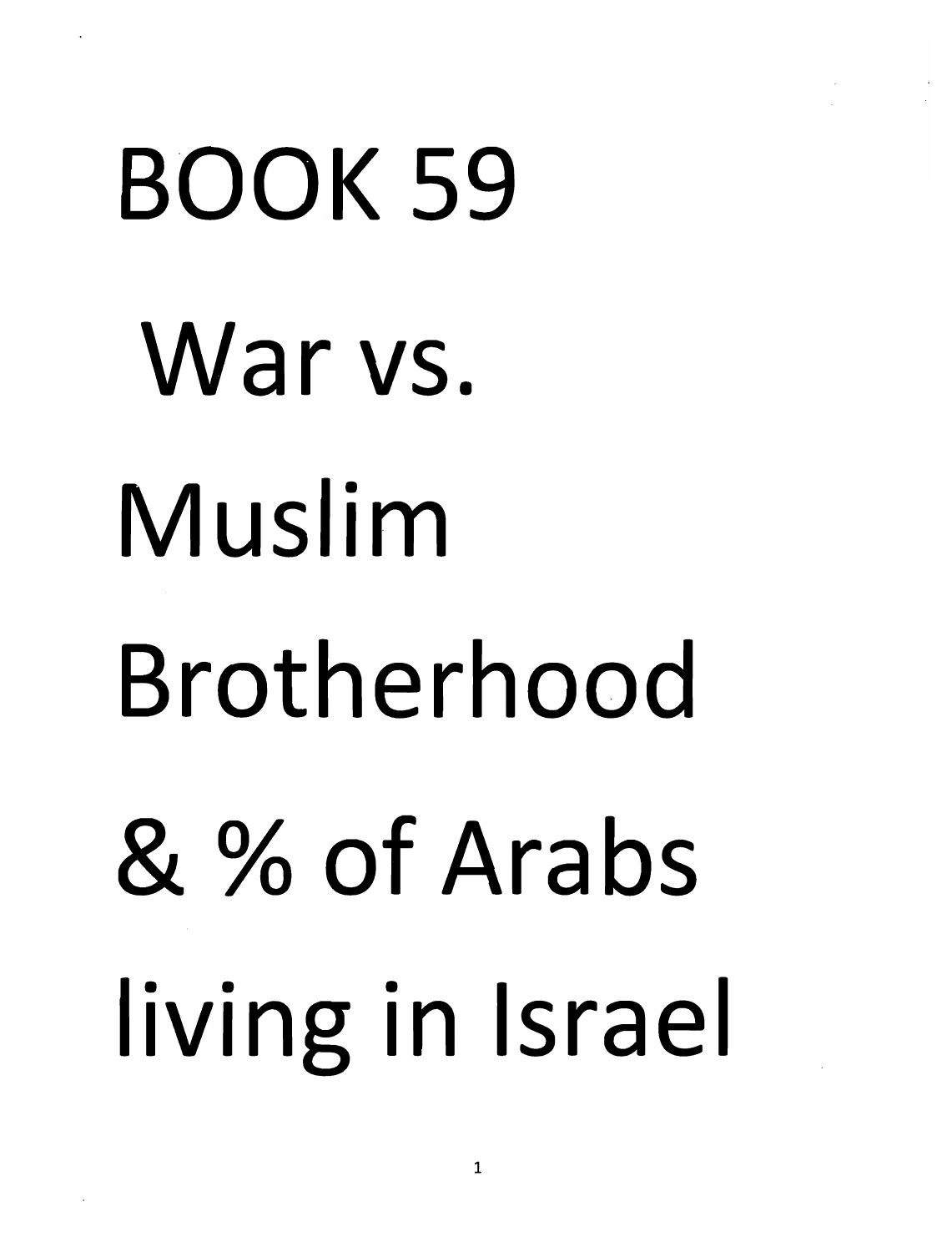#### and European trash

Moshe Siselsender

#### War means killing your enemy and all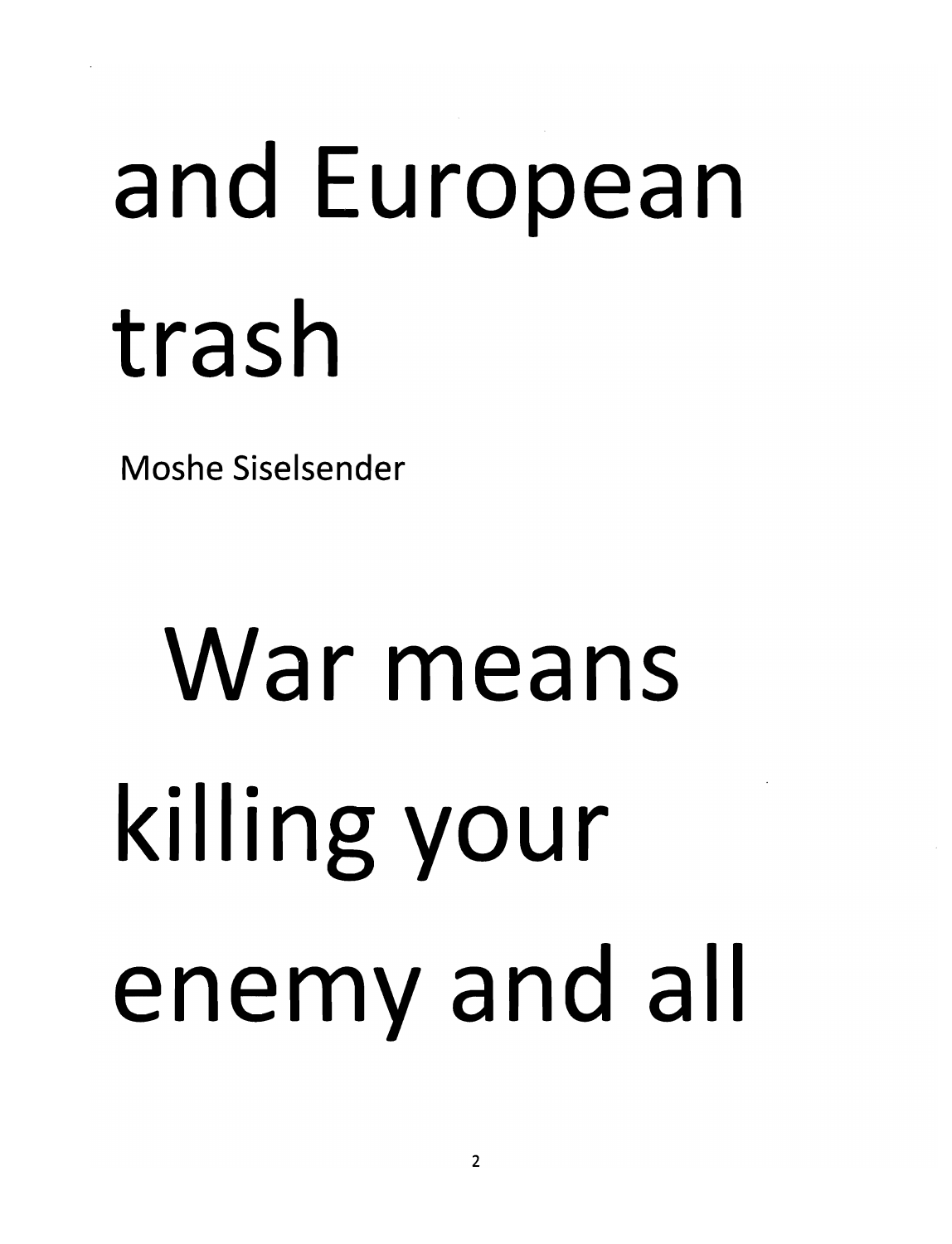## who support your enemy. There exists no mercy no half way measures. The only good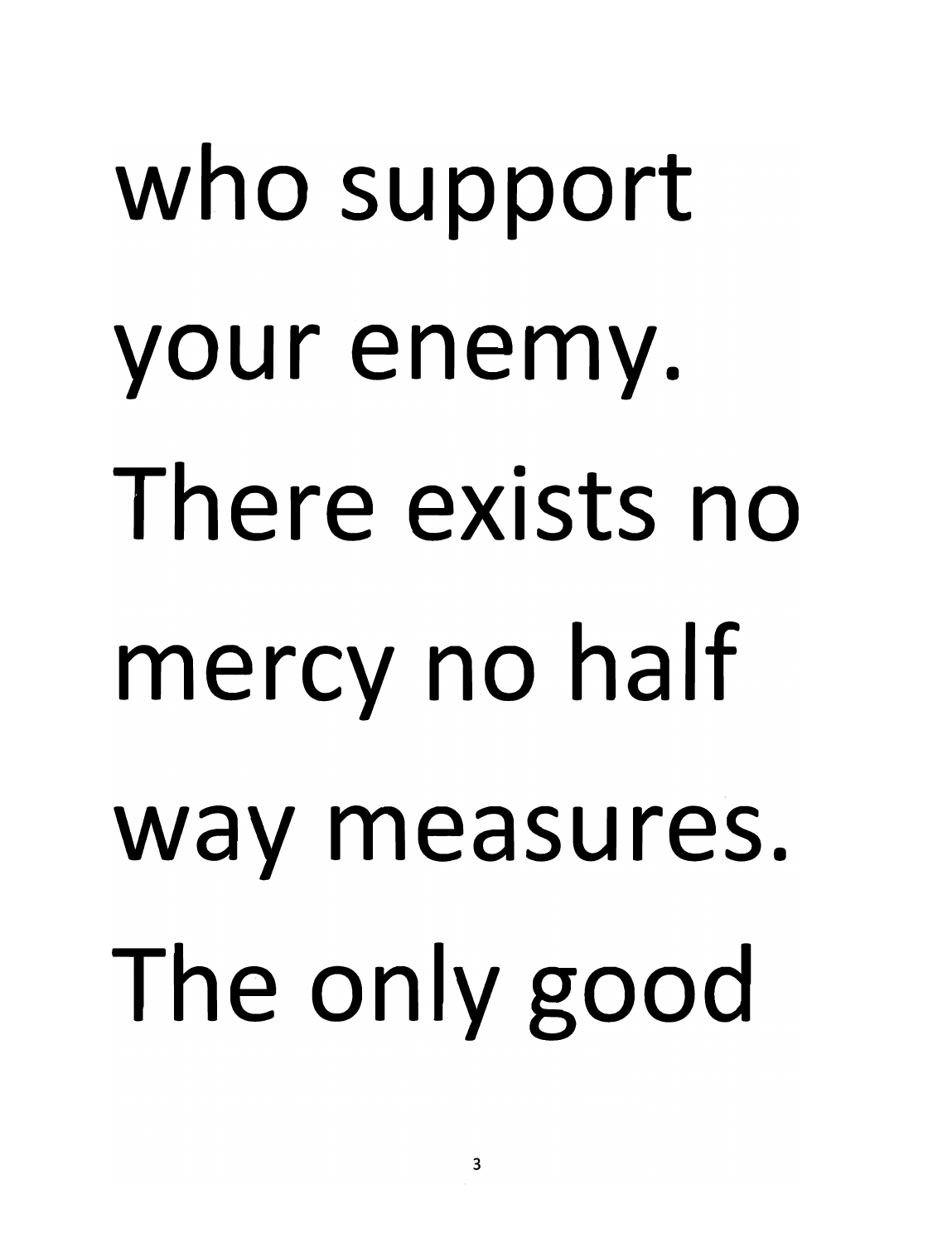#### enemy is the dead one. Unless you kill the enemy he will kill you.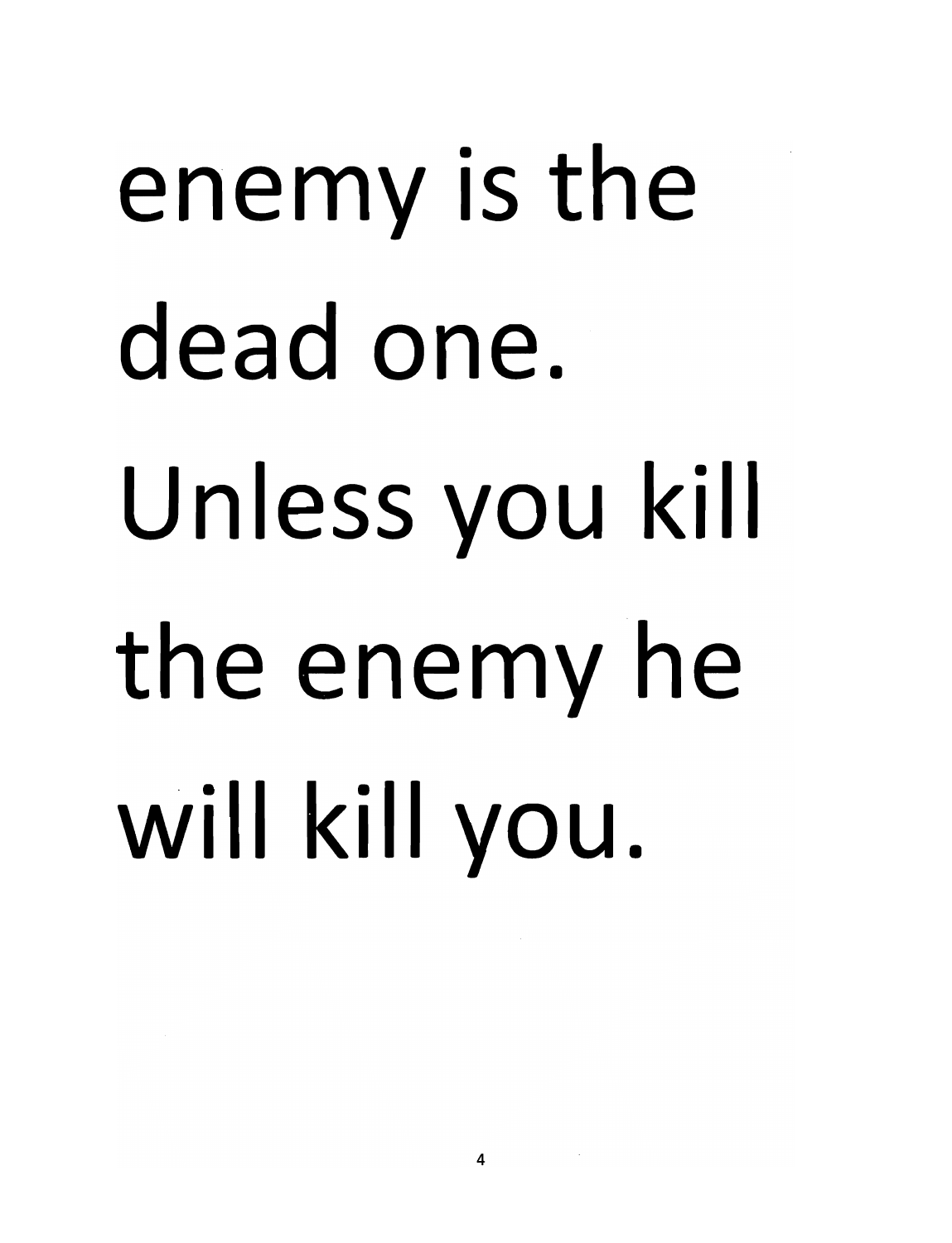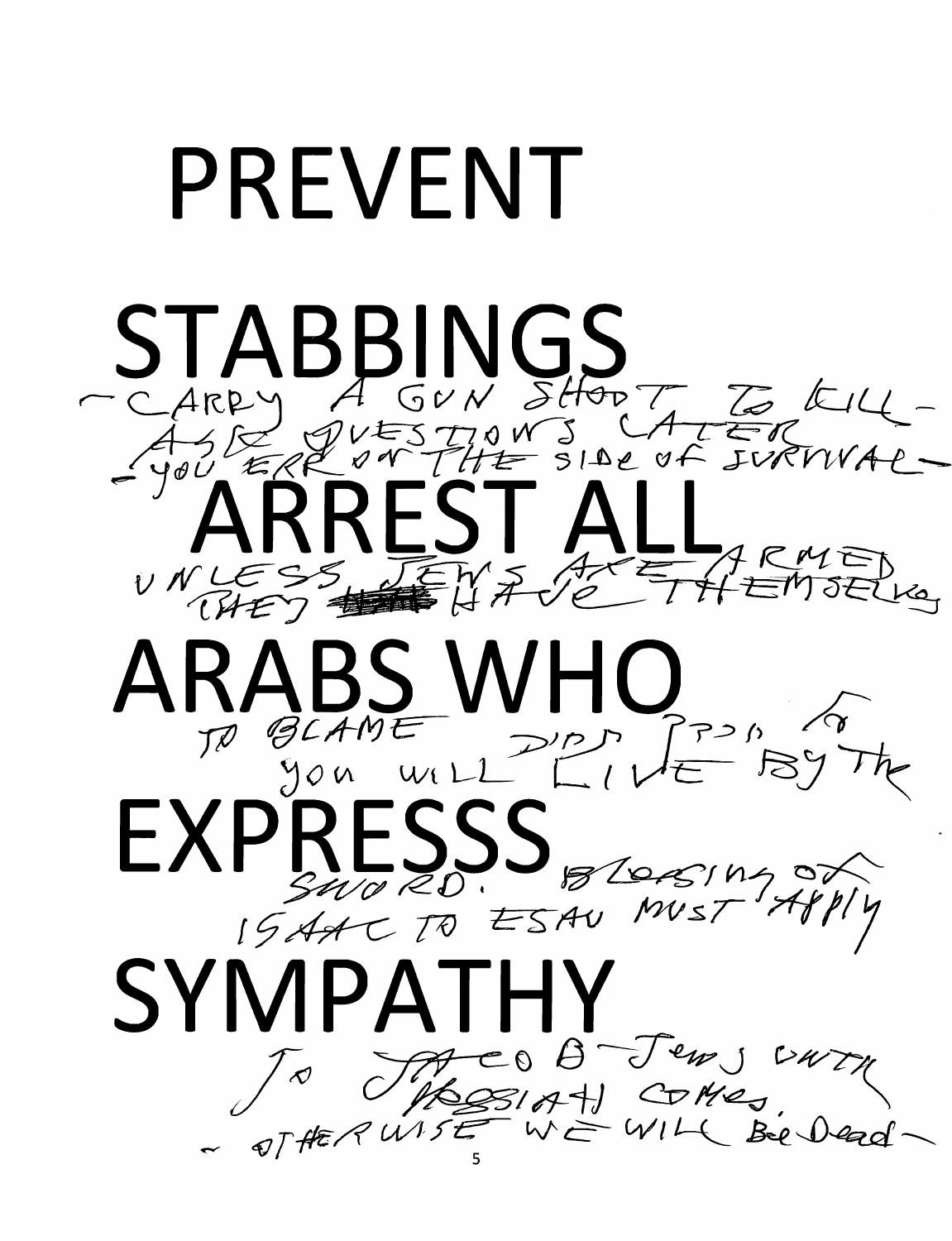#### AND CLAIM THAT MUSLIM BROTHERHOOD REPRESENTS THEM.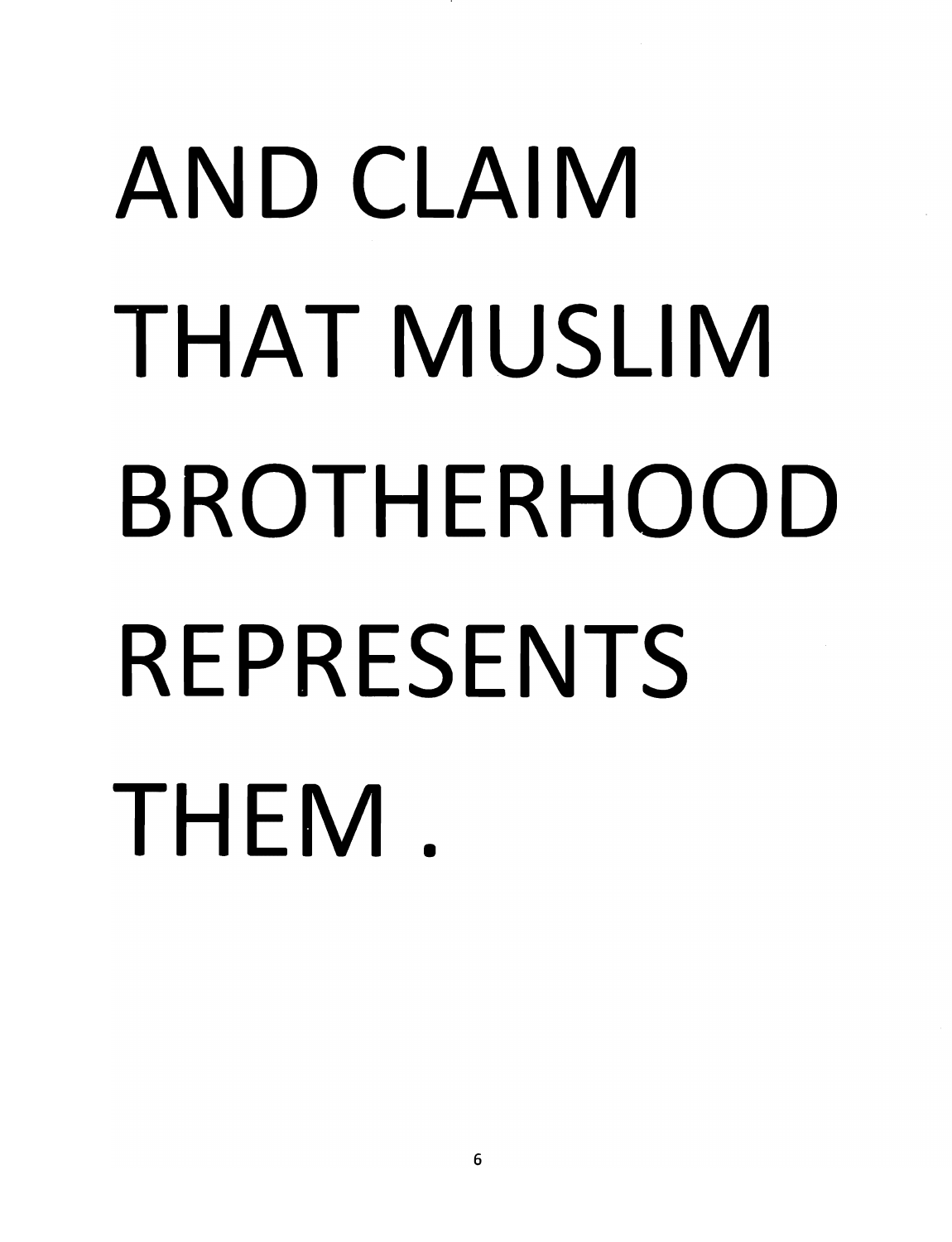#### ARREST THEM AND SHIP THEM TO SYRIA. FROM SYRIA THEY WILL RUN TO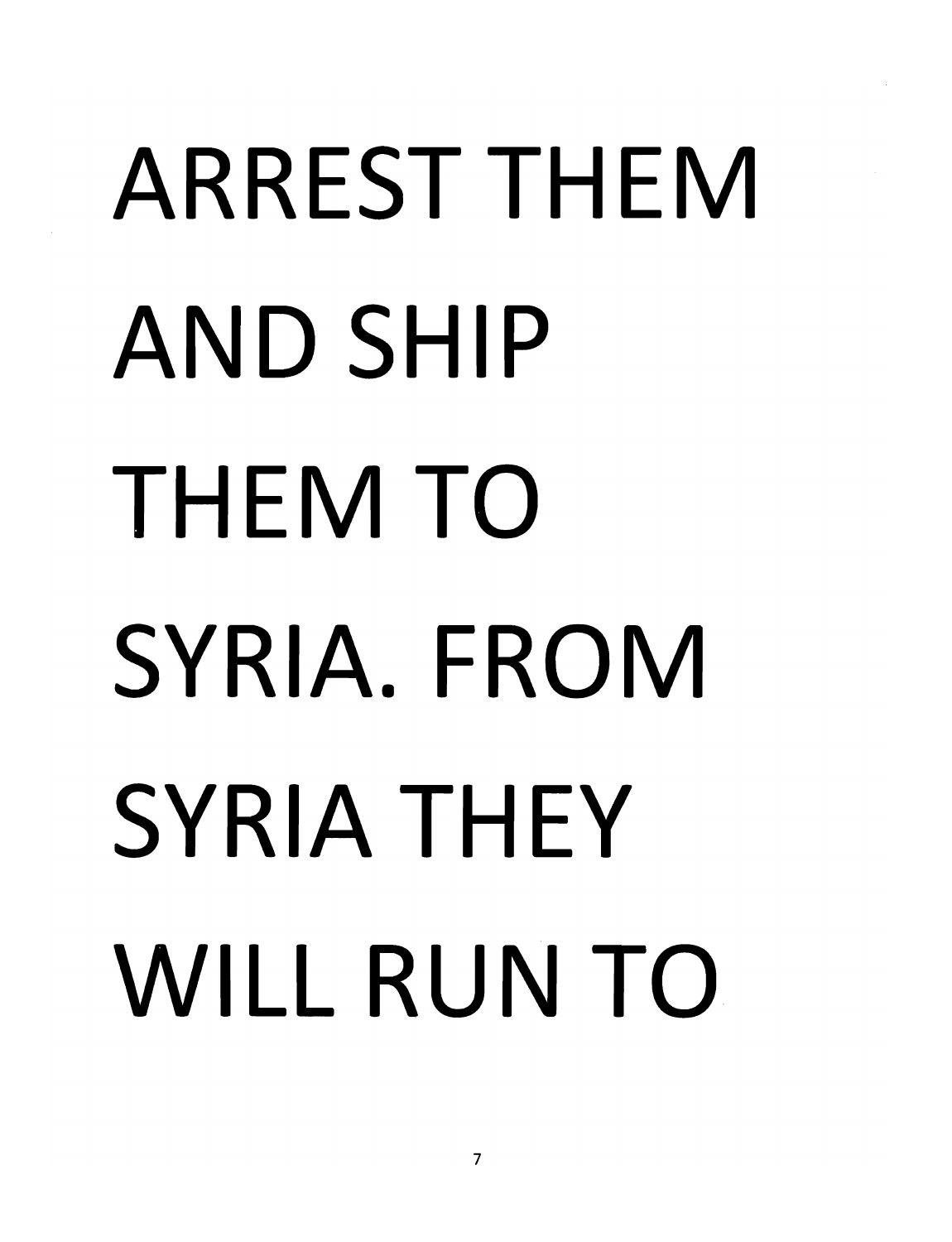# EUROPE. IN EUROPE LET THEM STAB EUROPEANS. LET EUROPEANS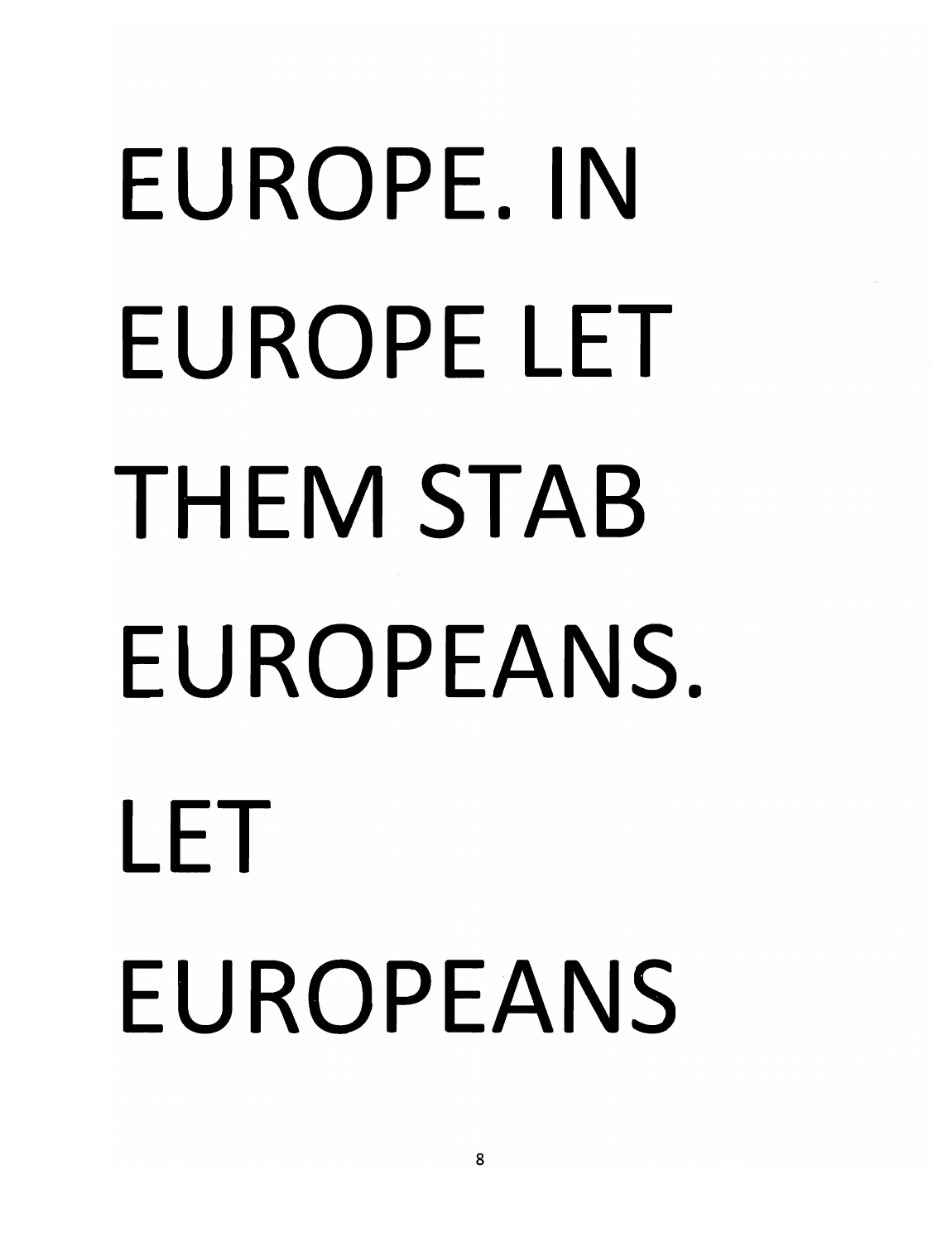#### DEAL WITH THE ARABS. EUROPEAN PARLIMENTS NOW ARE LABELING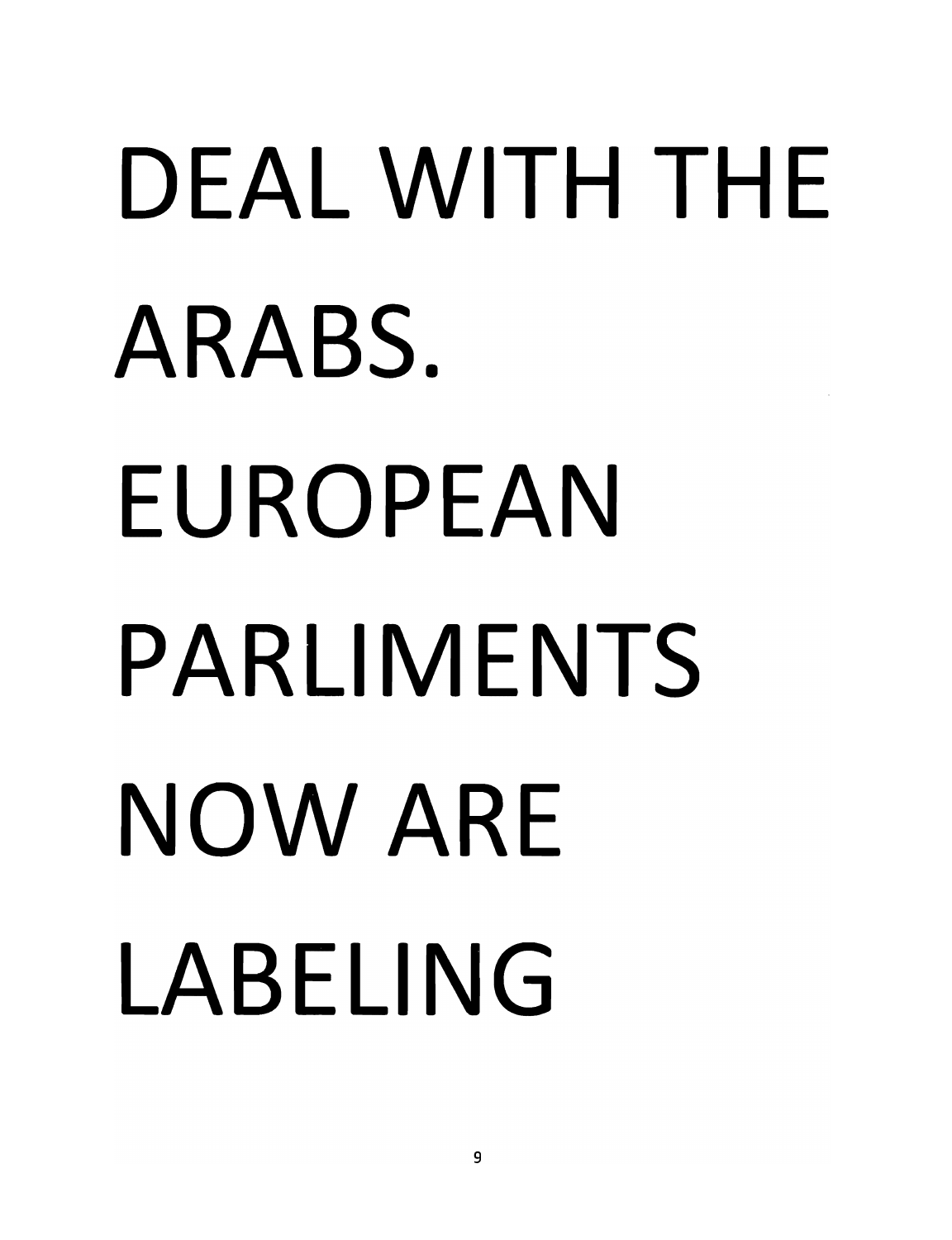#### **JEWISH**  PRODUCE FROM **ISRAEL**  YEHUDAH SHOMRON GOLAN OLD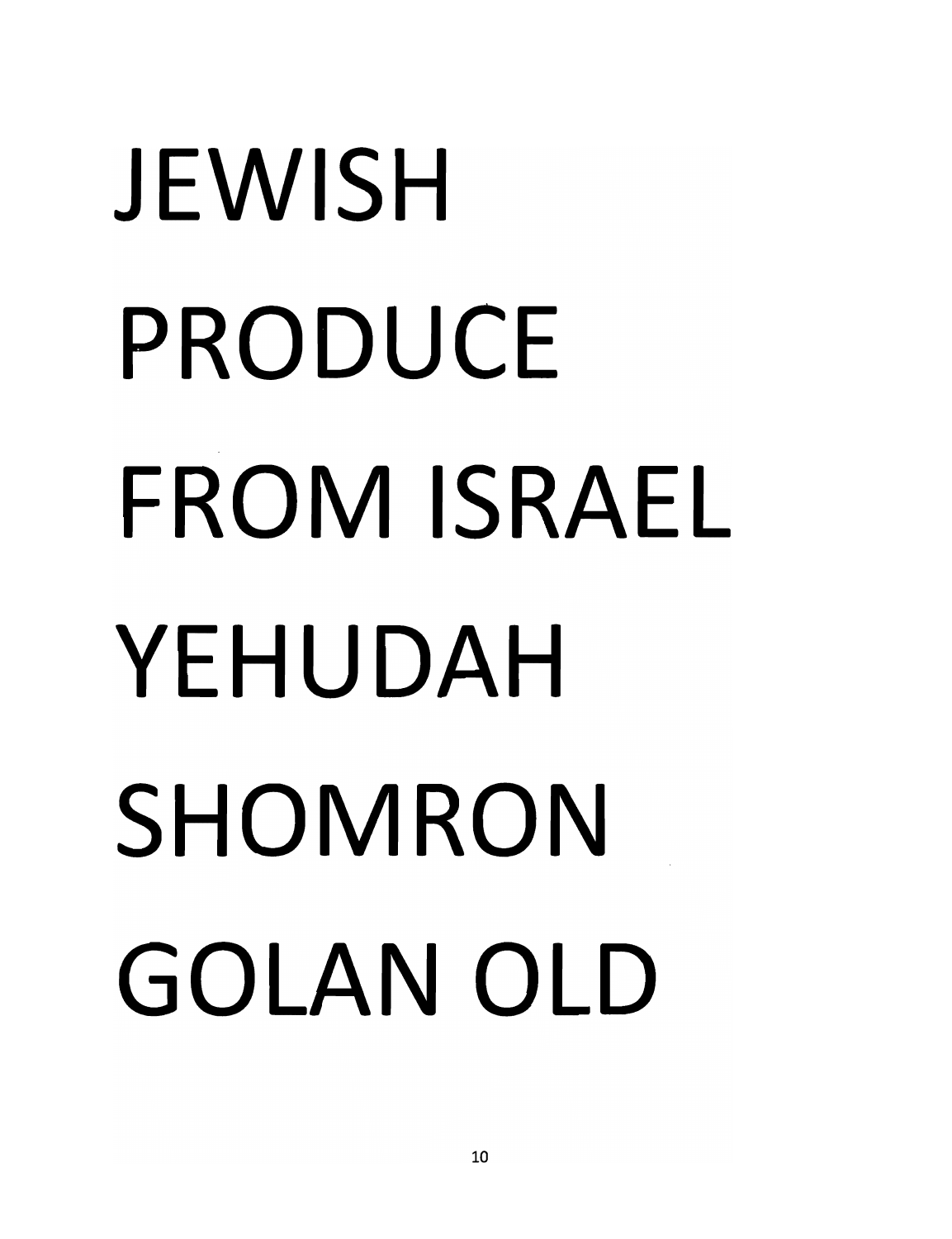## CITY OF JERUSALEM. LET EUROPEANS REAP THE FRUIT OF THEIR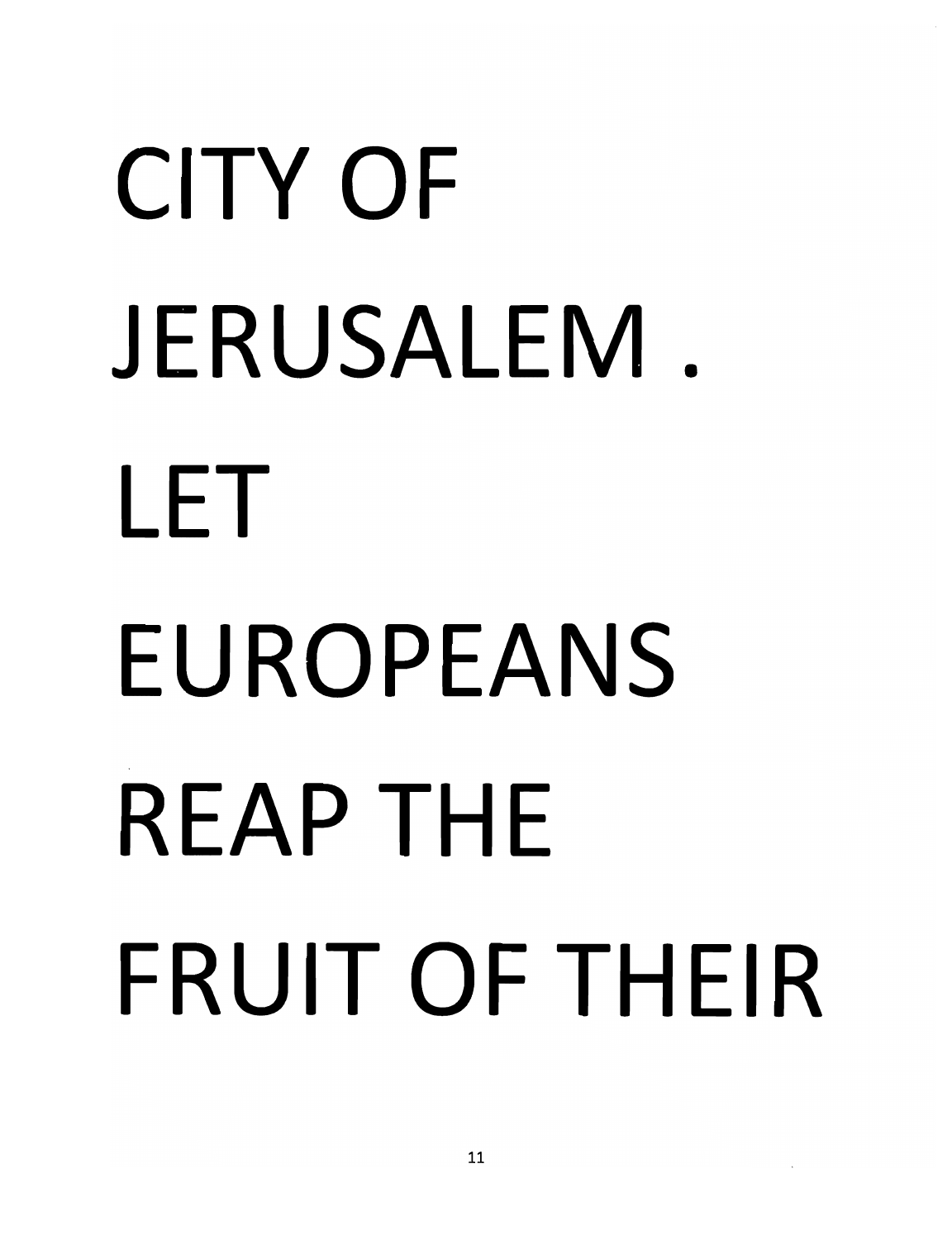# HATRED **FOR JEWS. IT IS A BLESSING**  FROM HEAVEN THAT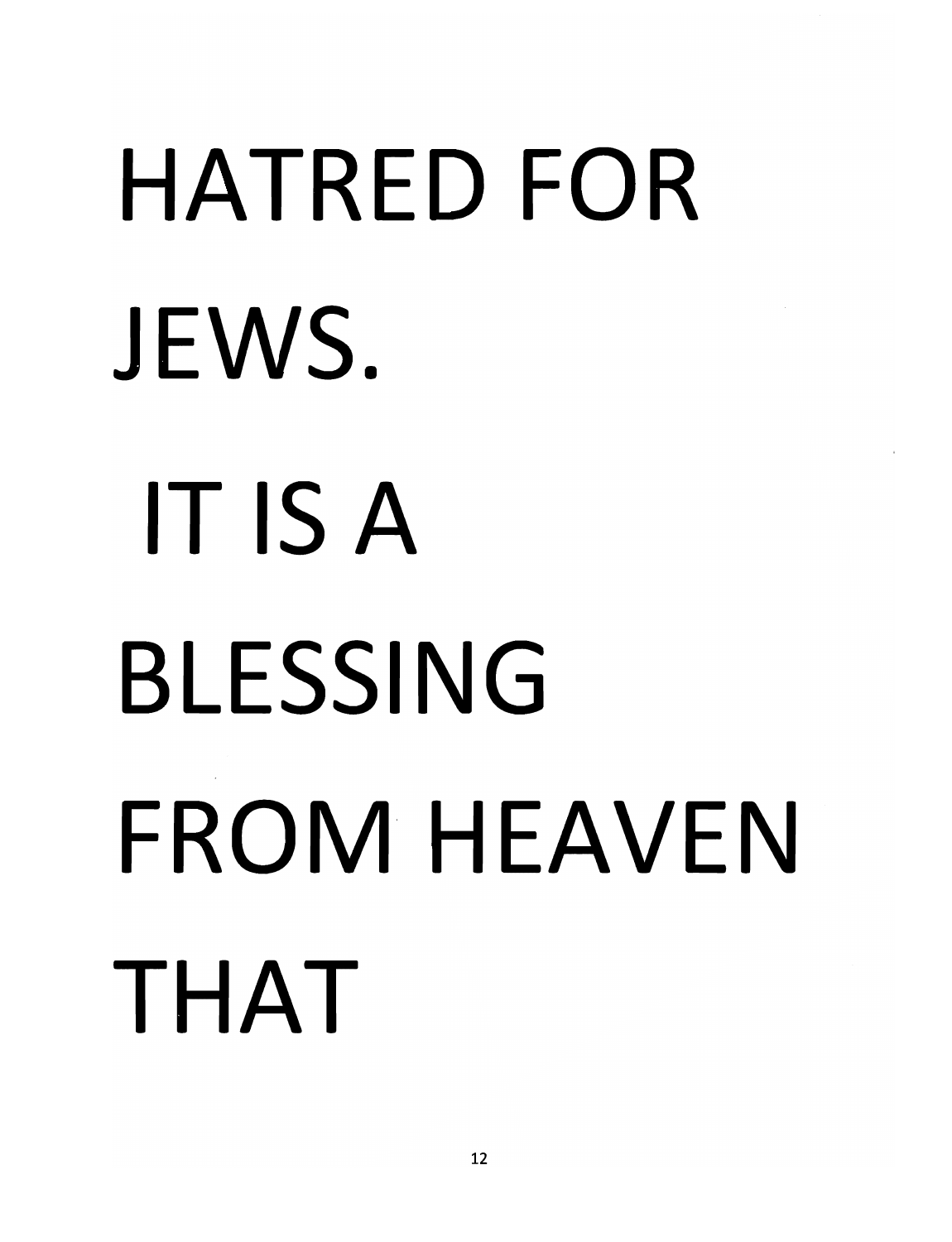### EUROPEANS DECIDED TO **LABEL ISRAELI**  PRODUCE. THEY SHOW SOLIDARITY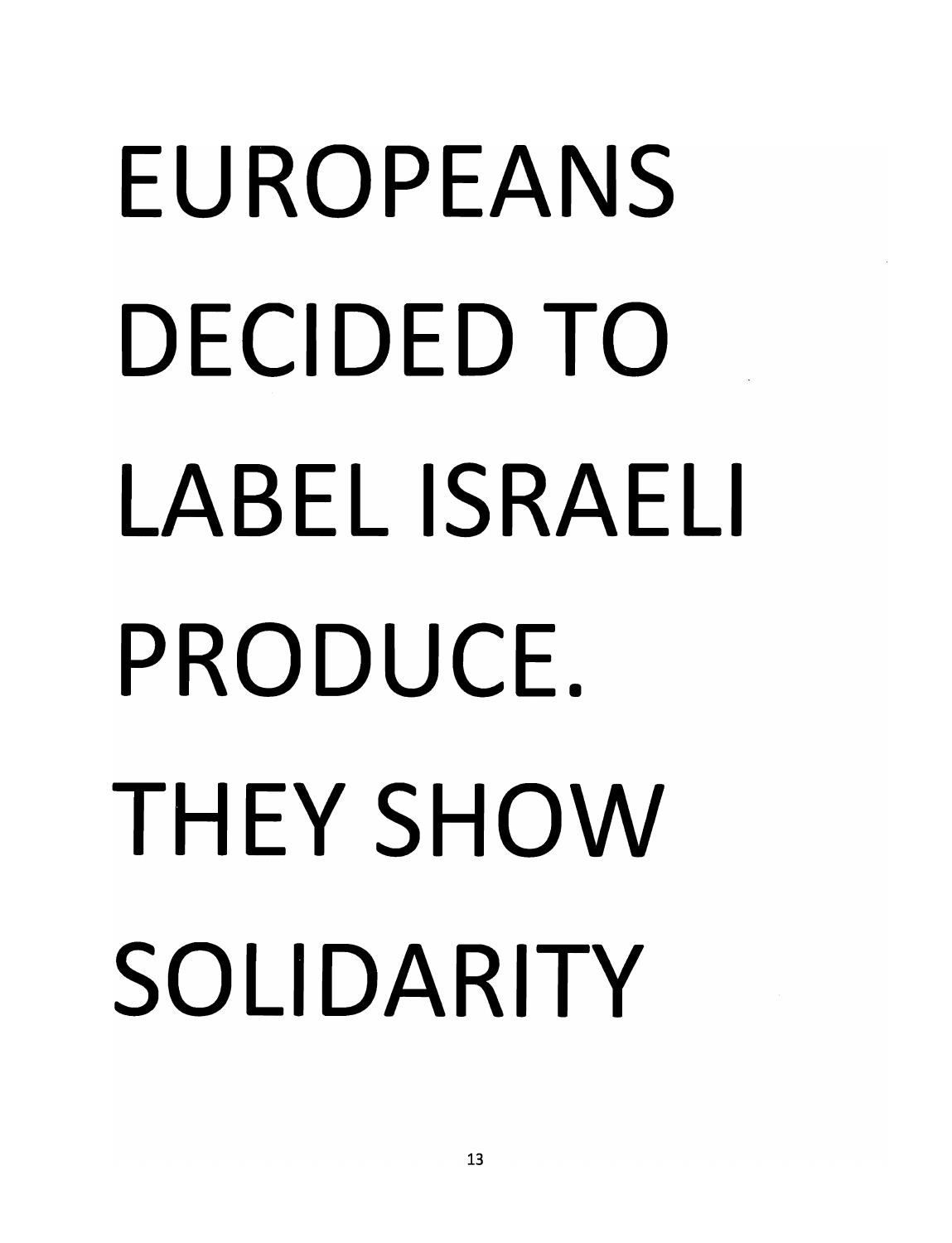## WITH THE ARABS THE MUSLIM BROTHERHOOD AND THE 44%or 56% OR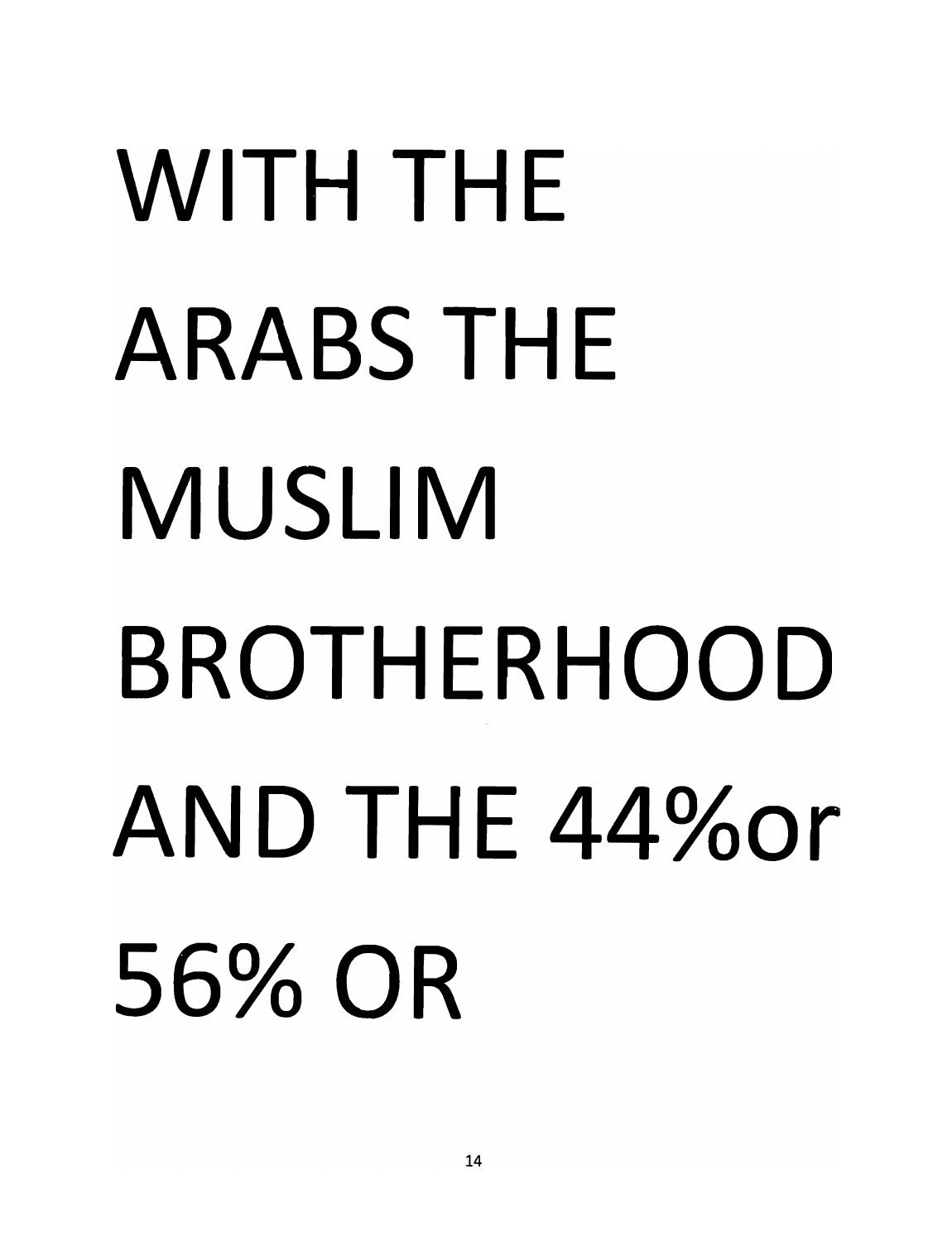#### **WHATEVER % OF ARABS** WHO **SUPPORTTHE MUSLIM BROTHERHOOD**  WHO **OPENLY**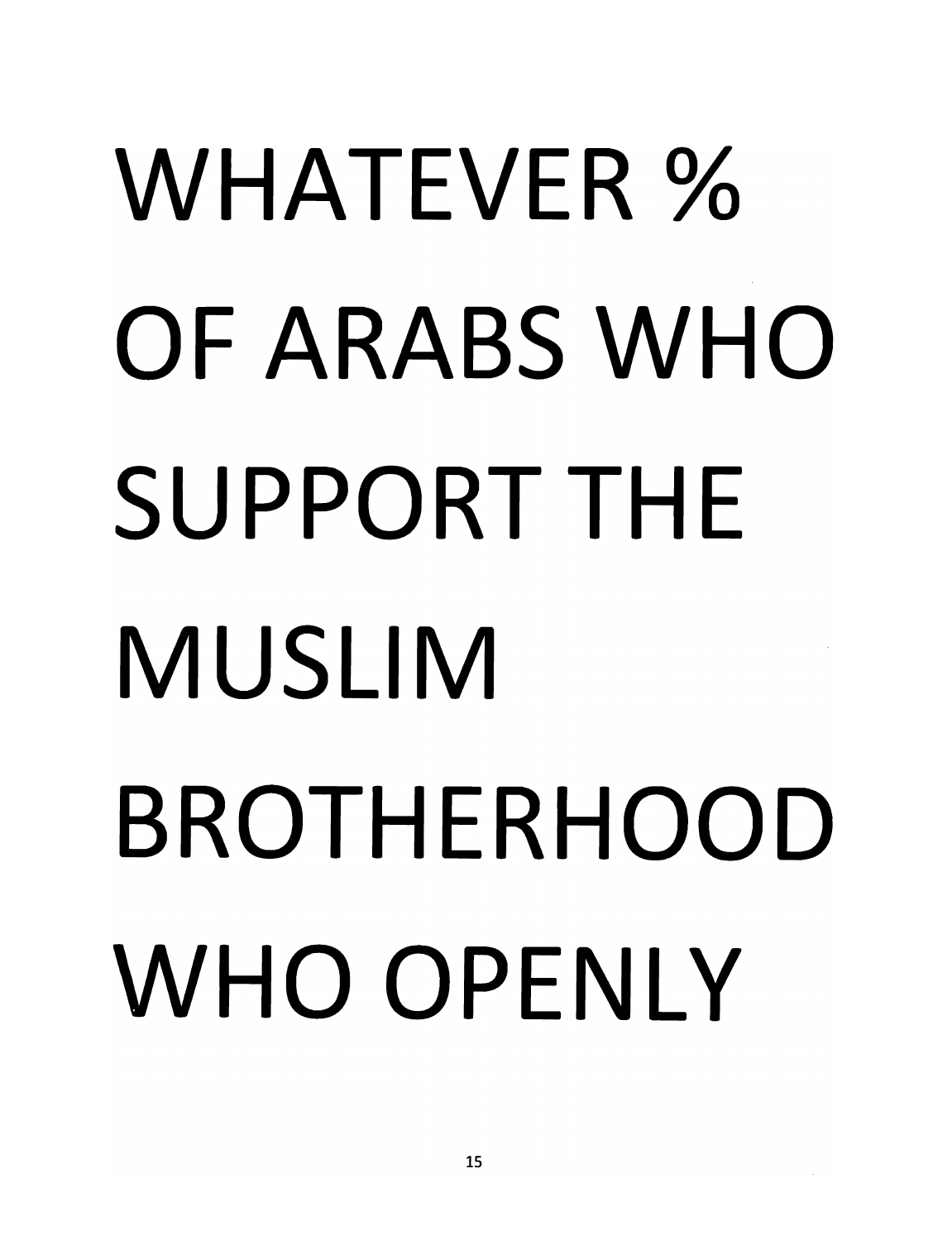#### VOICE **THEIR PREFFERENCE**  TO **KILL JEWS.**  THOSE EUROPEANS WHO DECLARE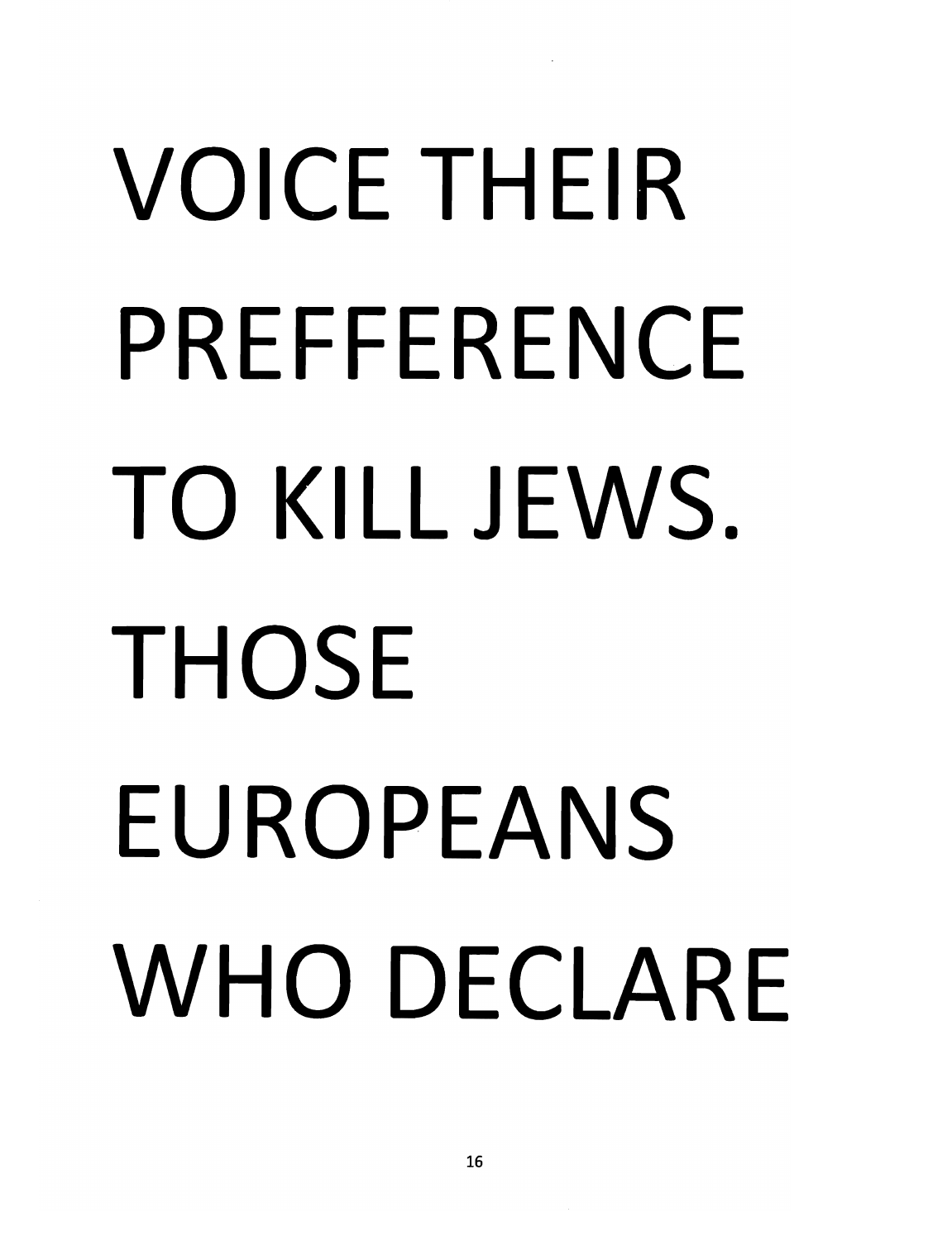#### THEIR SYMPATHY AND BACKING FOR THIS TRASH. ARE TRASH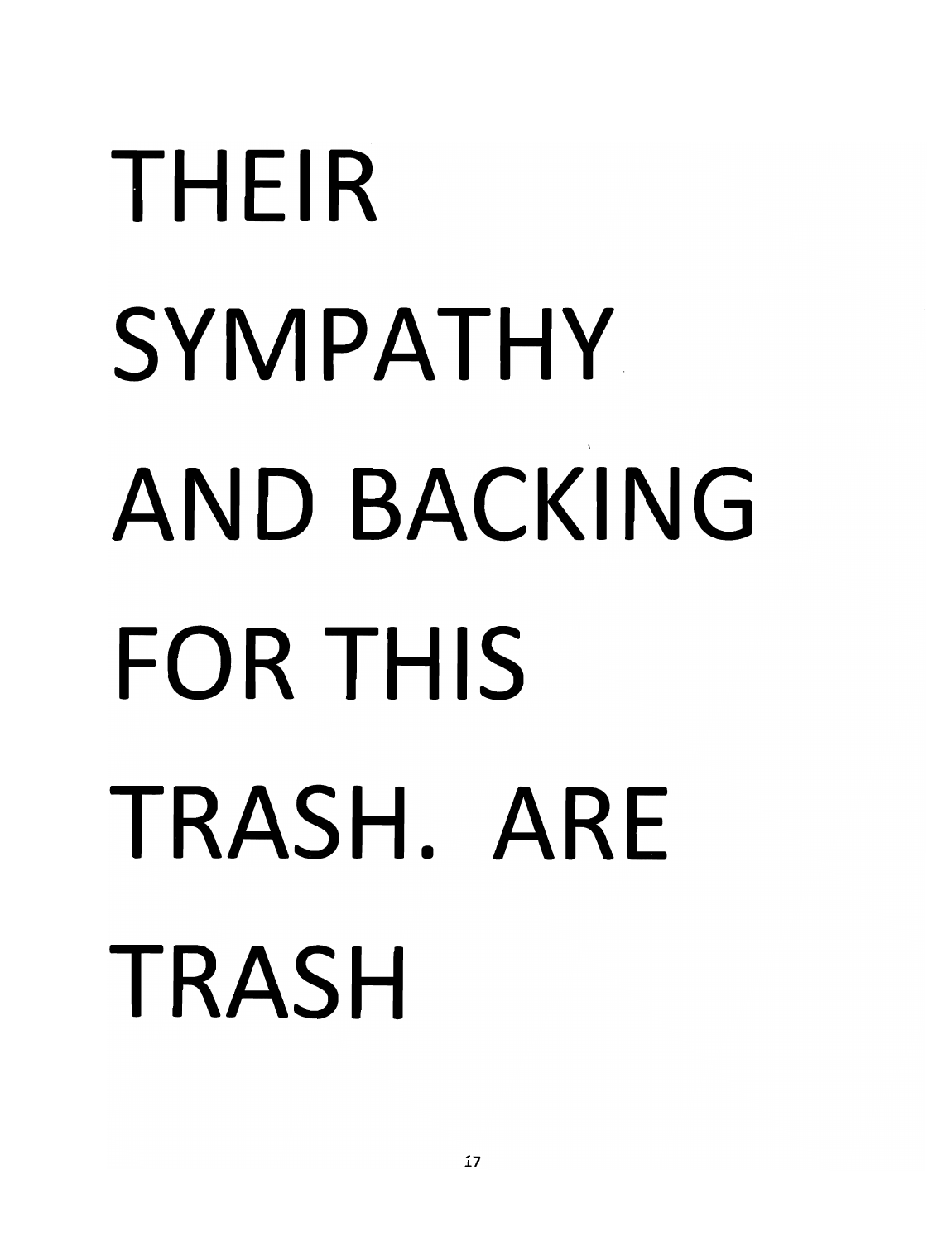#### THEMSELVES. BIRDS WHO ARE SIMILAR ONE TO AN OTHER FLY TOGETHER.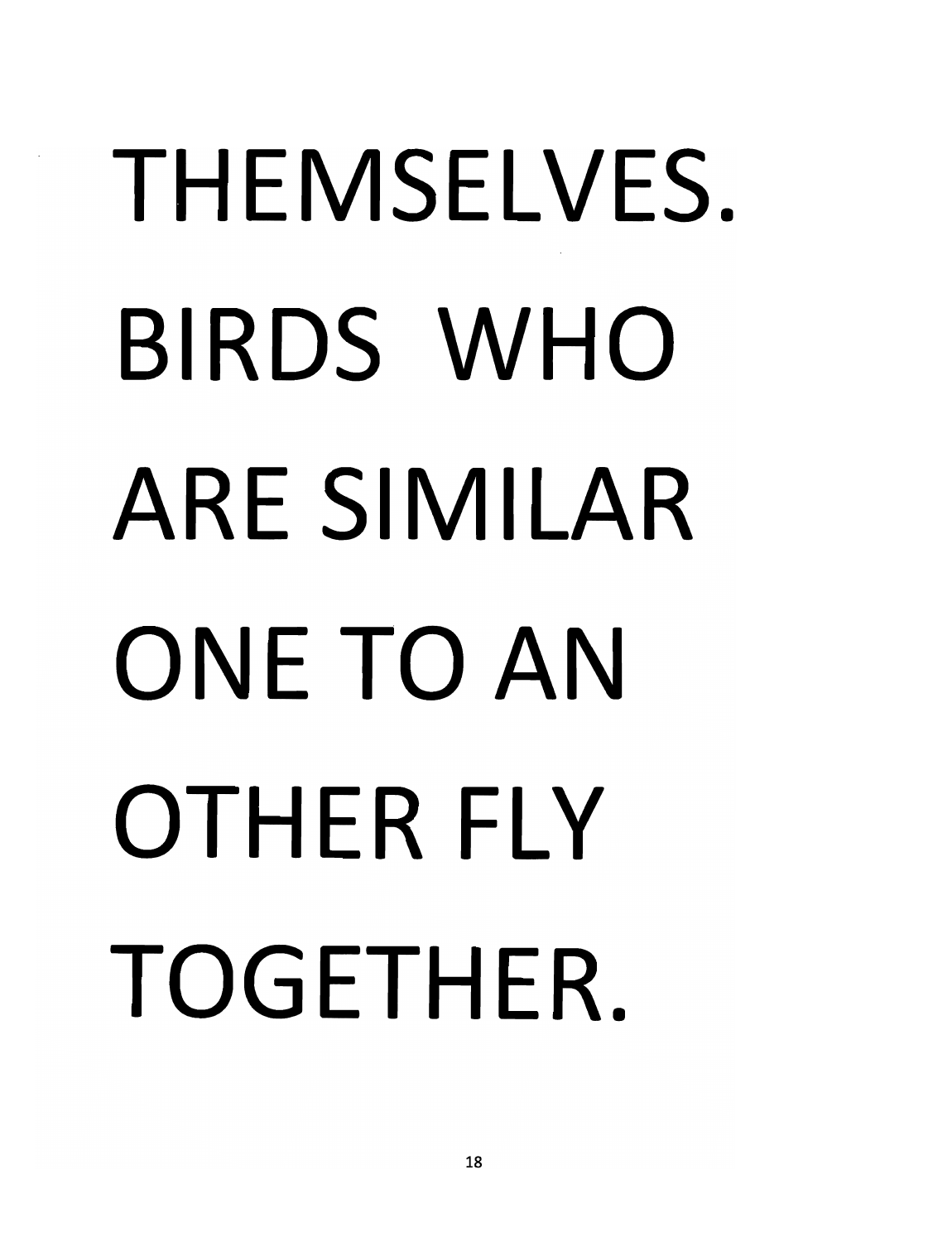#### **THE EUROPEANS**  WHO **SUPPORT THEM ARE TRASH. LET**  ONE TRASH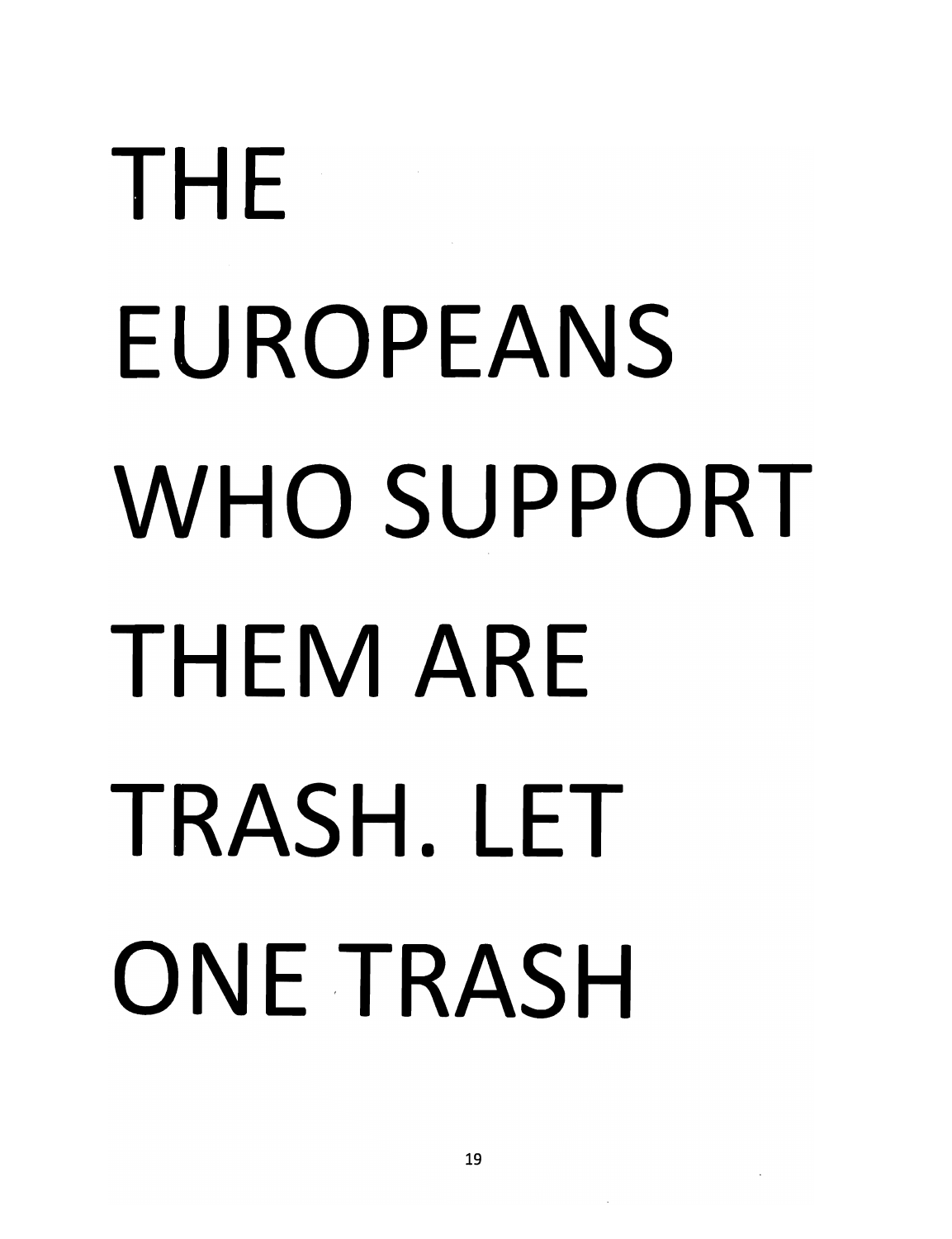#### THE ARABS IN ISRAEL COME TO THE OTHER TRASH THOSE EUROPEANS WHO SUPPORT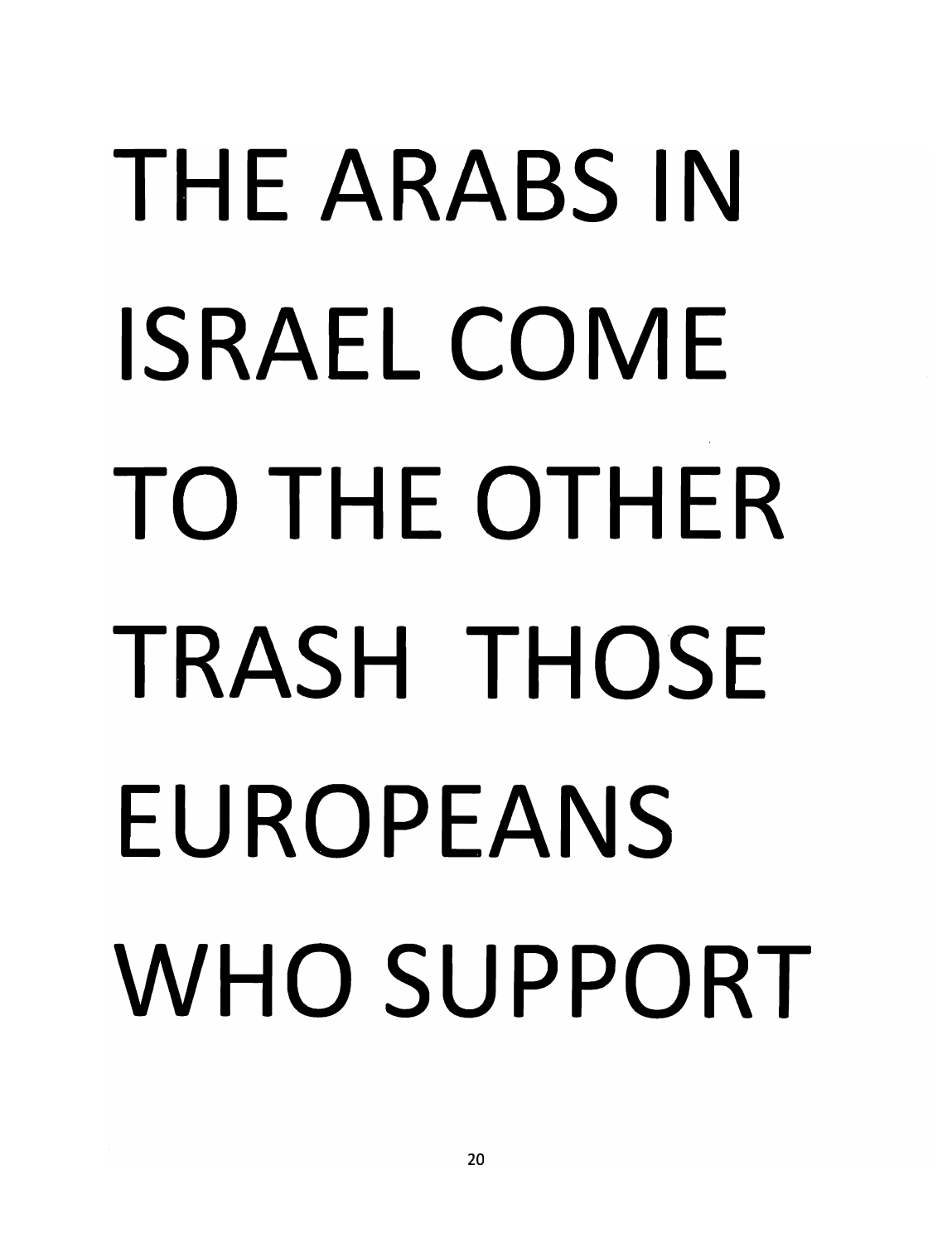#### THEM -WHO SUPPORT THE LABELING OF ISREALI GOODS AND LET ONE TRASH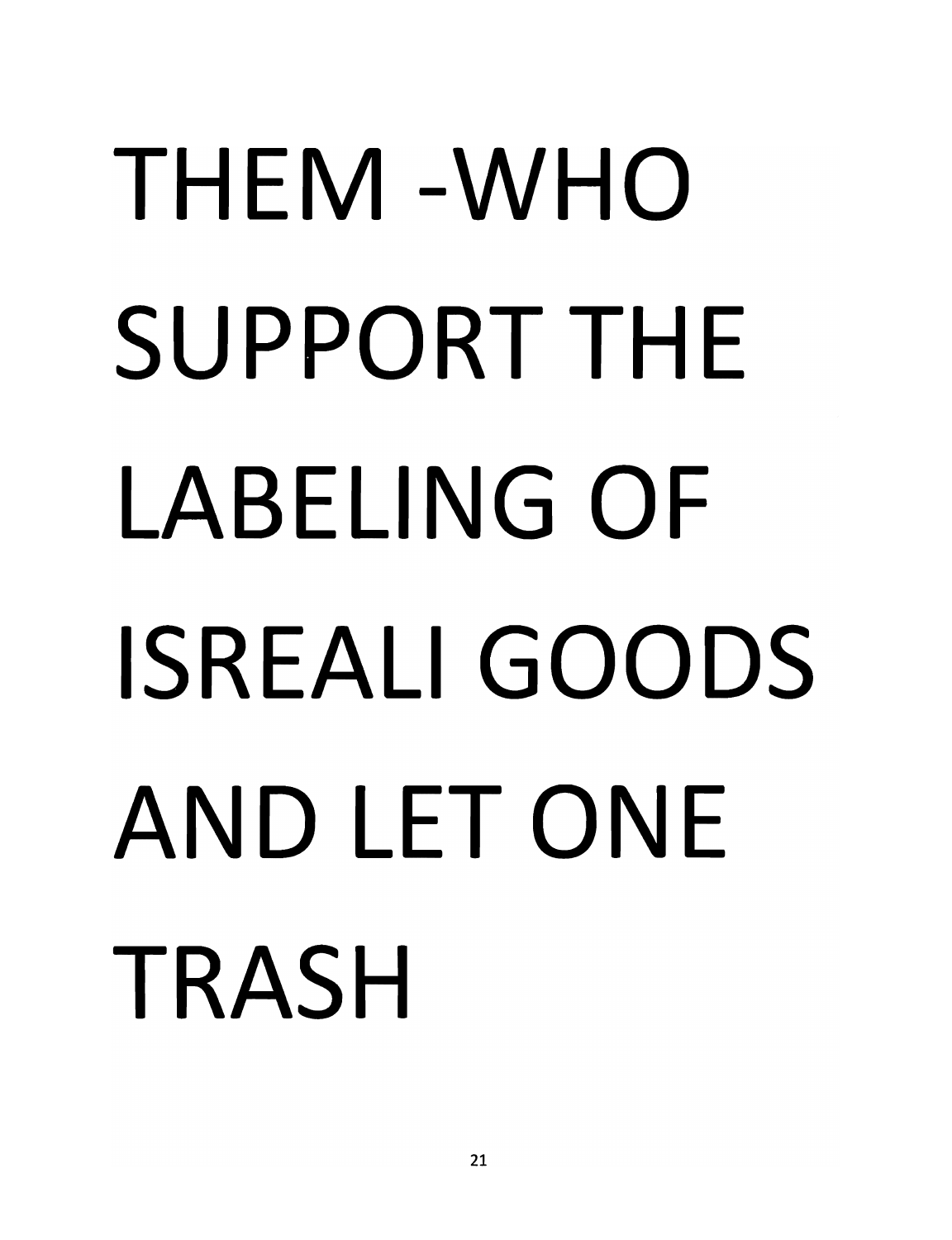# 531111\135 11NV NU3DO NU3DO NU3DO NU3DO NU3DO NU3DO NU3DO NU3DO NU3DO NU3DO NU3DO NU3DO NU3DO NU 1VH1MON  $\mathbf{F}$  $\blacksquare$ 1 JEIVIII LJ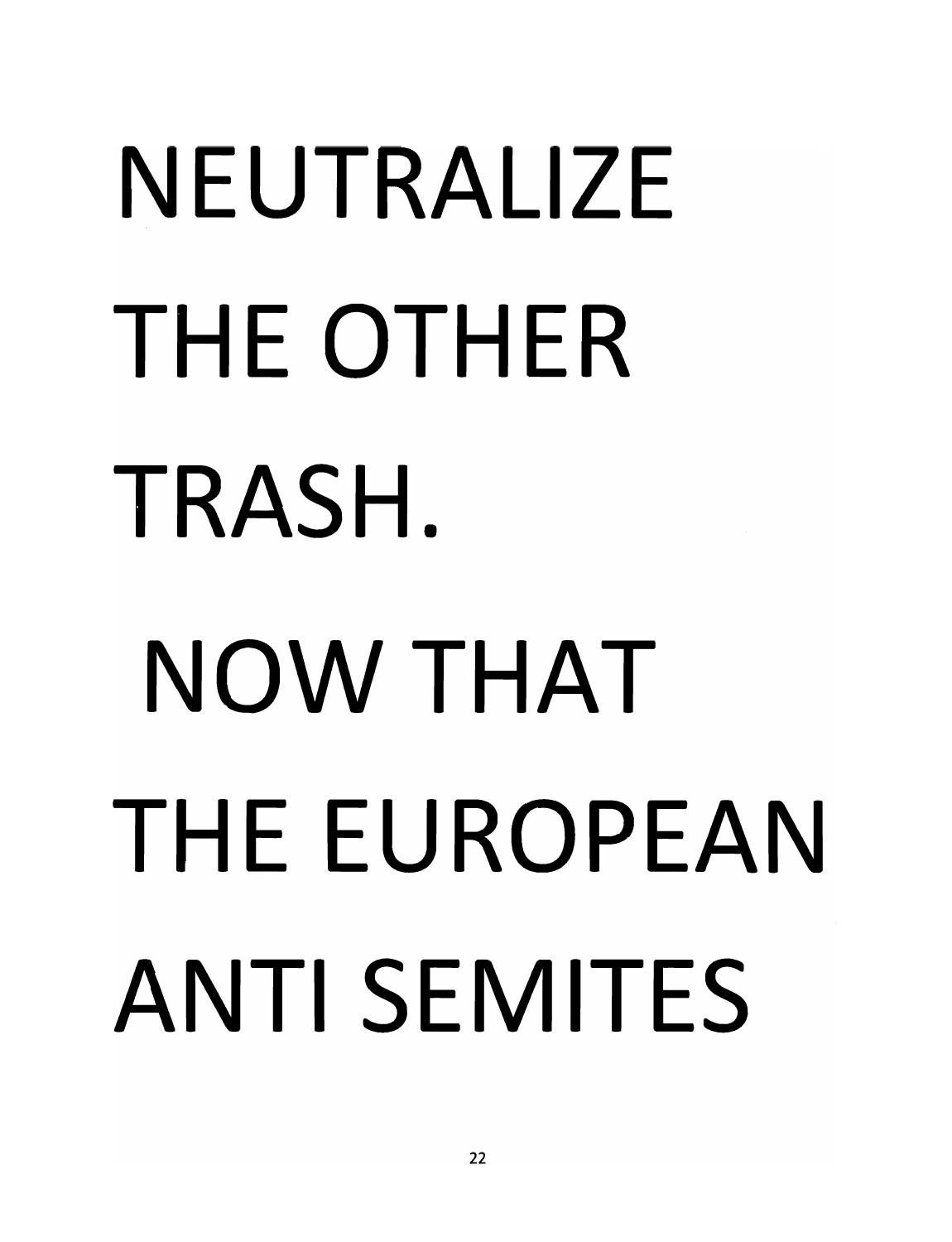#### WHO SINGLE OUT ISRAEL FROM 100 OTHER COUNTRIES WHRE THERE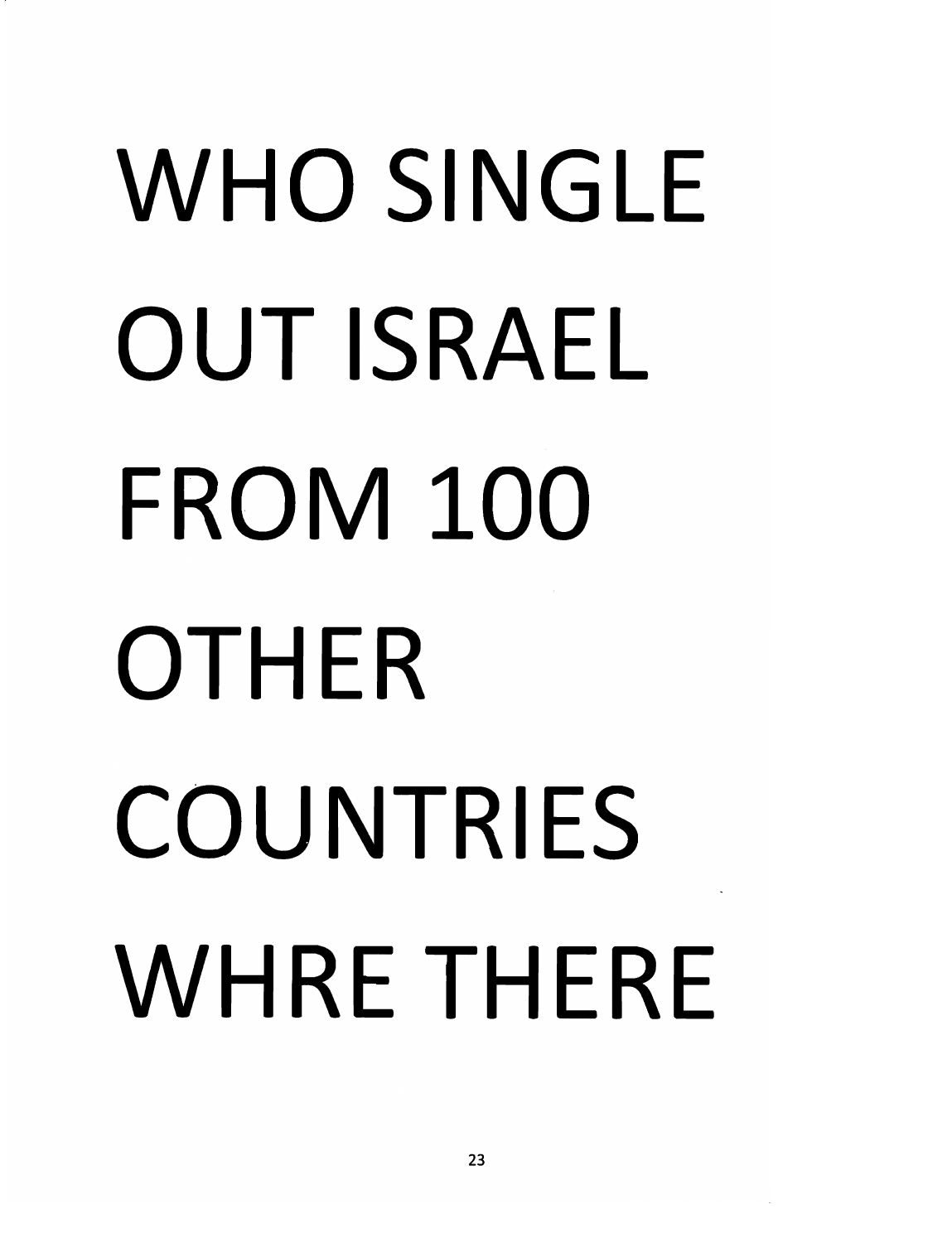#### EXISTS A TERRITORIAL DEISPUTE . THE EUROPEAN TRASH HAS NOT FOUND IT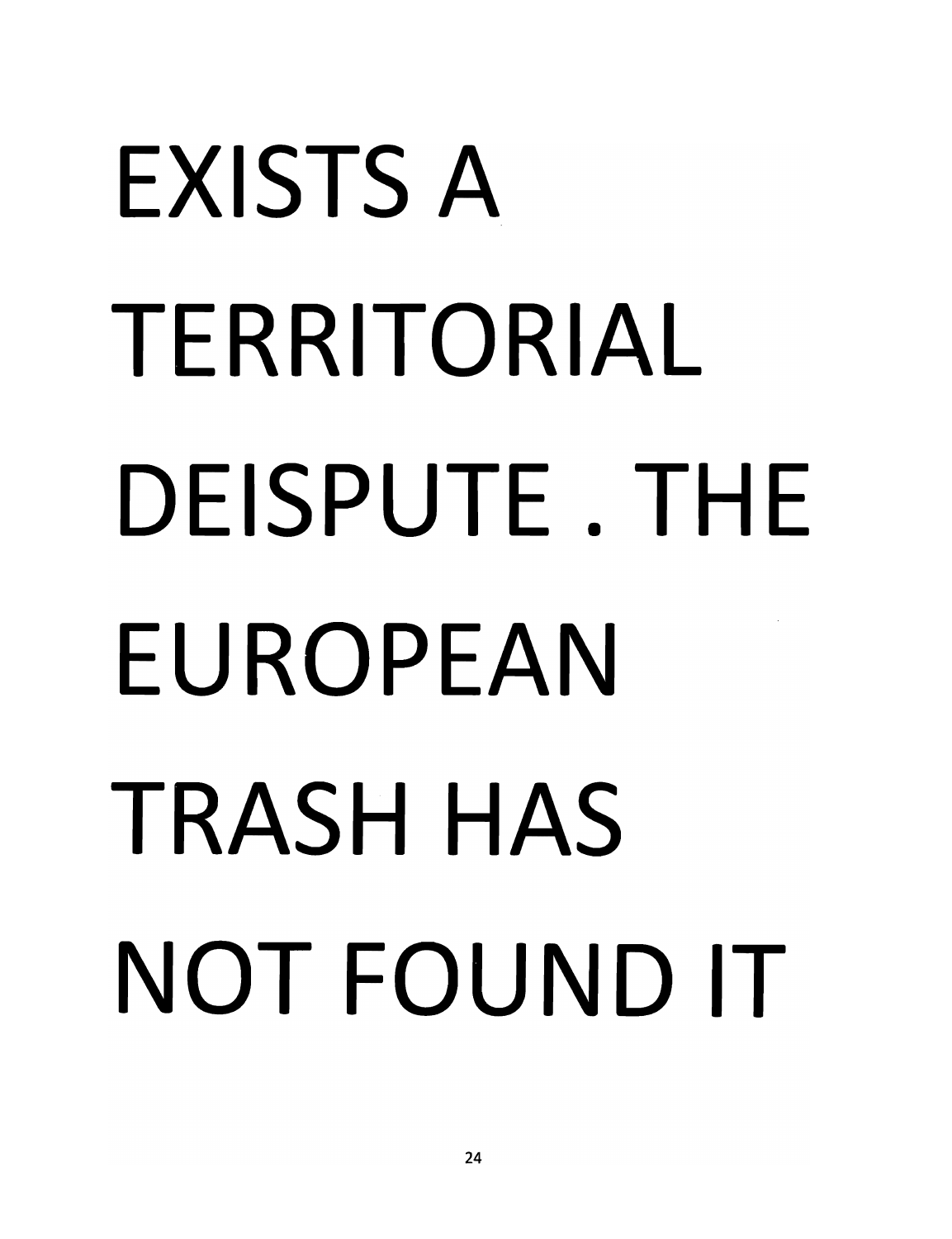#### **NECESSARY TO**  $\blacksquare$ **GOODS FROM**  $\frac{1}{\sqrt{2}}$ IL VIIILIV<br>|-<br>|- $\frac{3}{2}$ 01 A~VSS3J3 N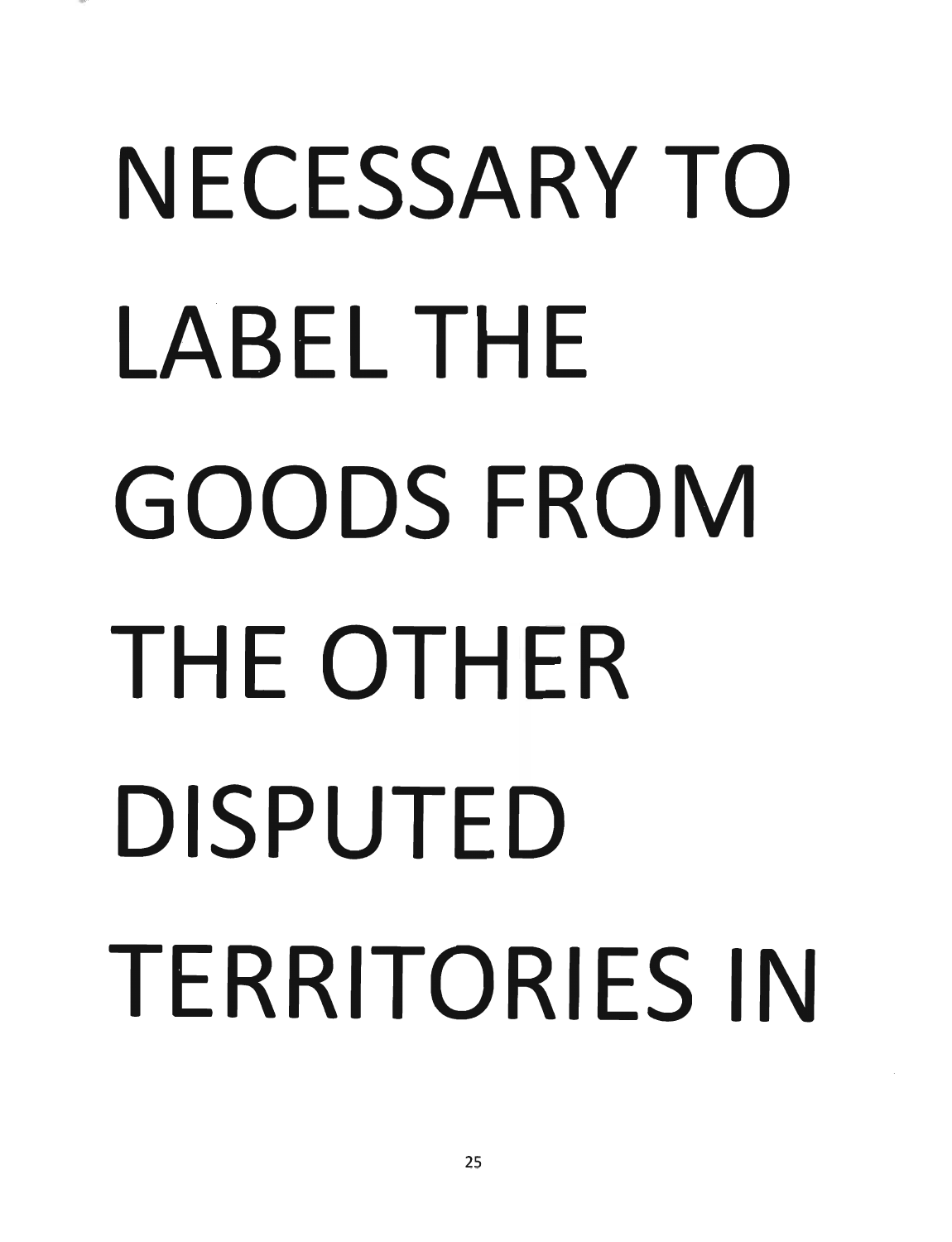#### THE WORLD. THEY CHOSE ONLY JEWS-ISRAEL. THE EUROPEAN TRASHIS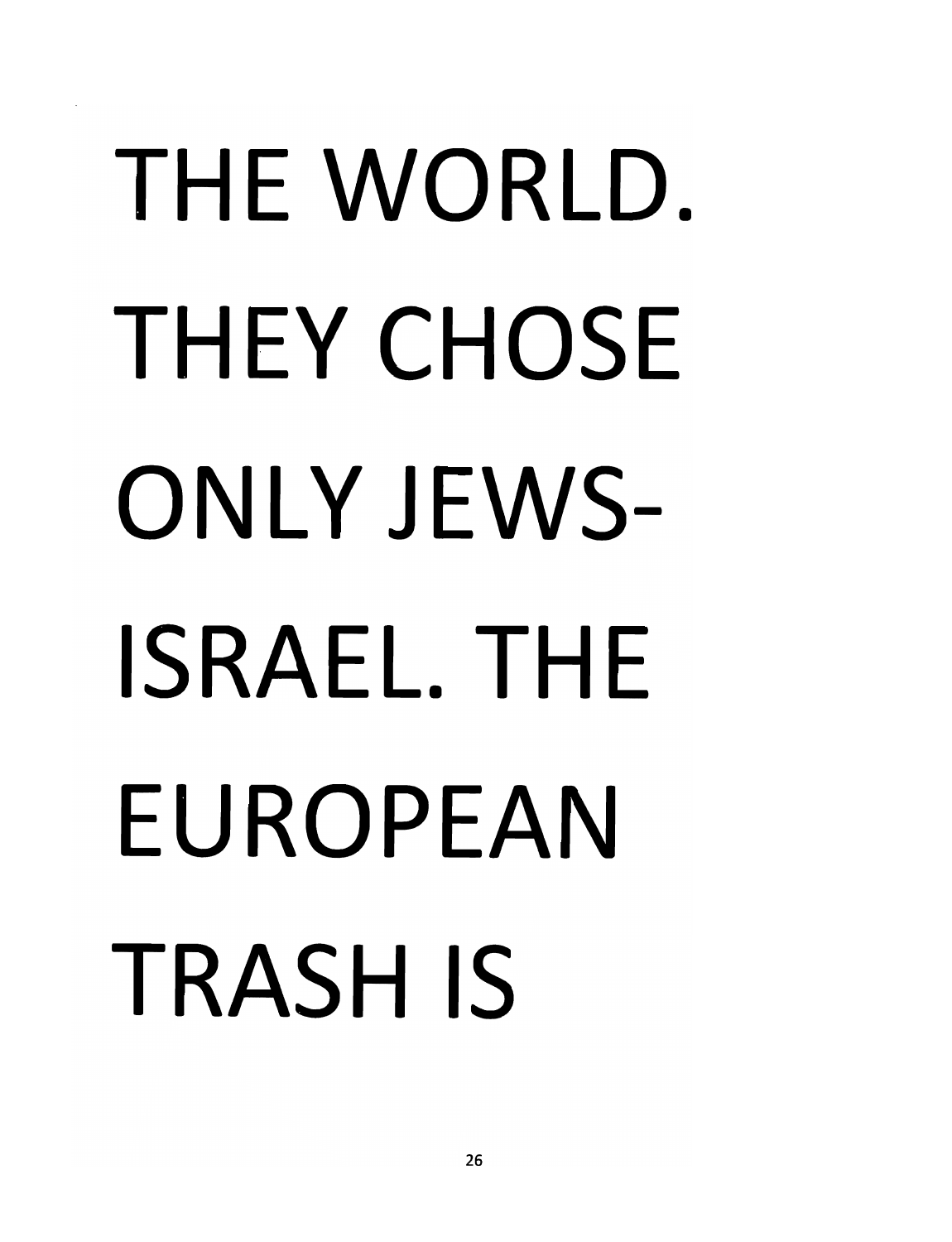# FOLLIOWING IN THE FOOTSTEPS OF THE NAZIS AND THE EUROPEANS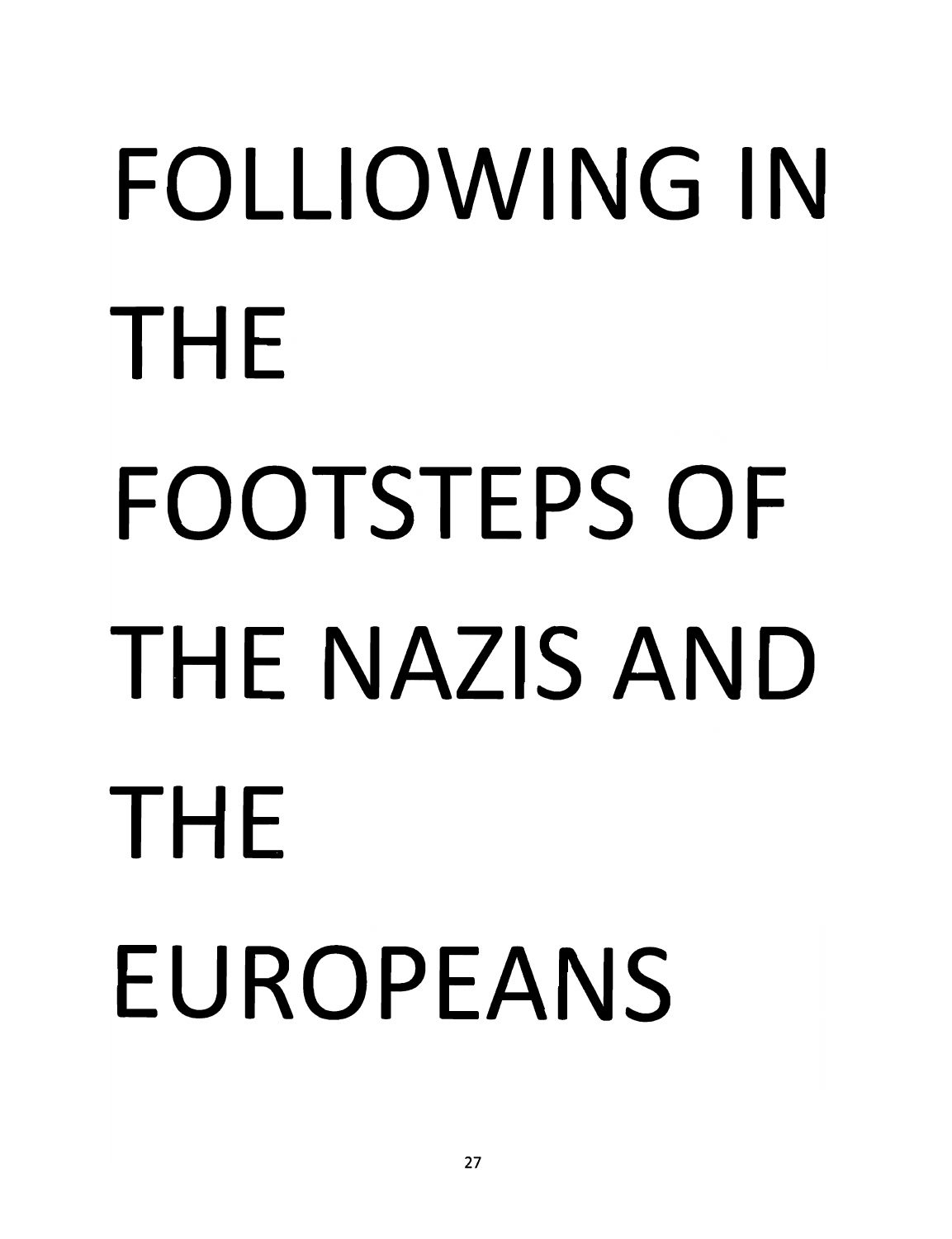## SYMPHONY WHO **SUPPORTED**  ANDWAS **SILENT** AND WOULD NOT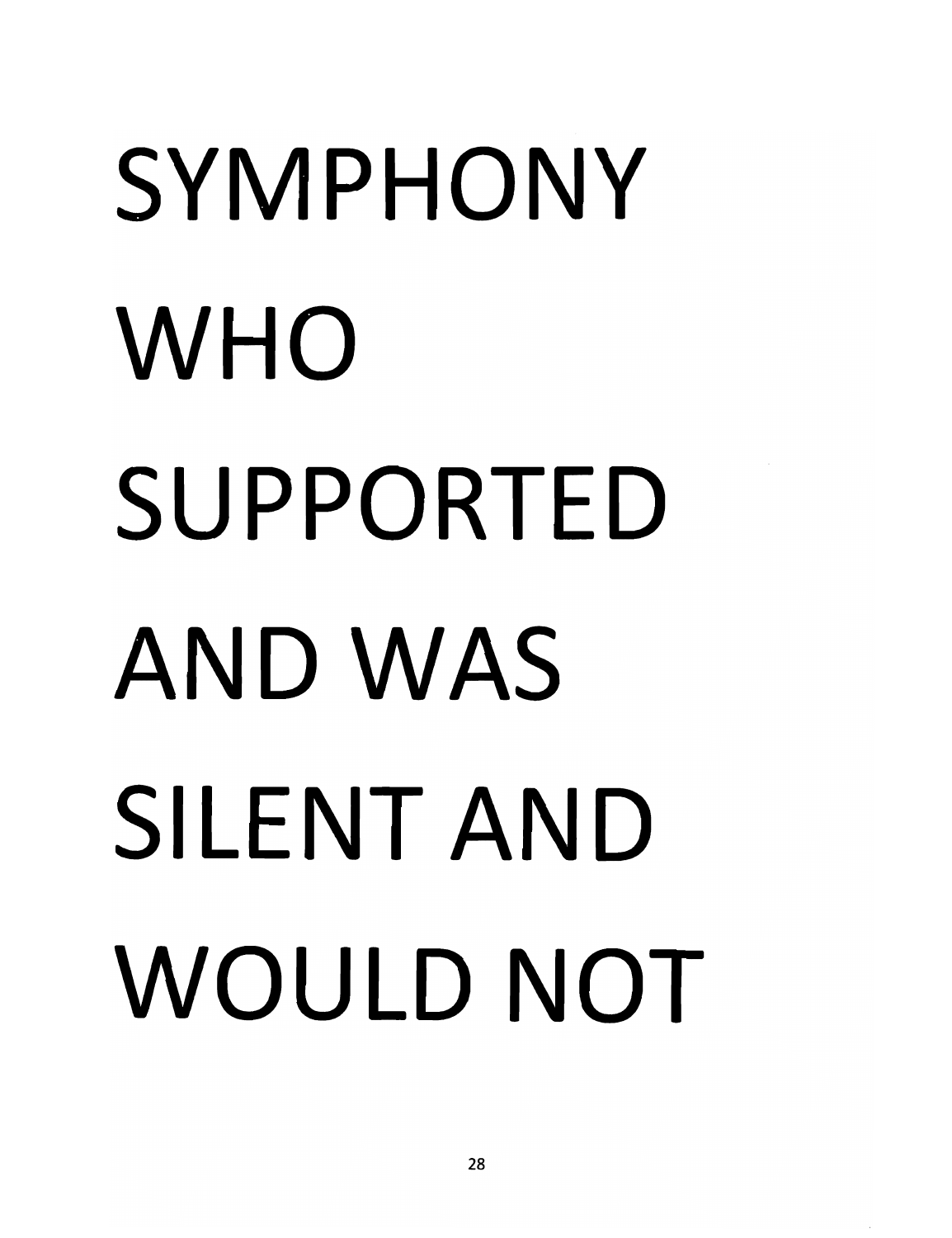#### INTERFERE IN THE MURDER OF JEWS. THEY WANTED TO INSURE THAT AS MANY JEWS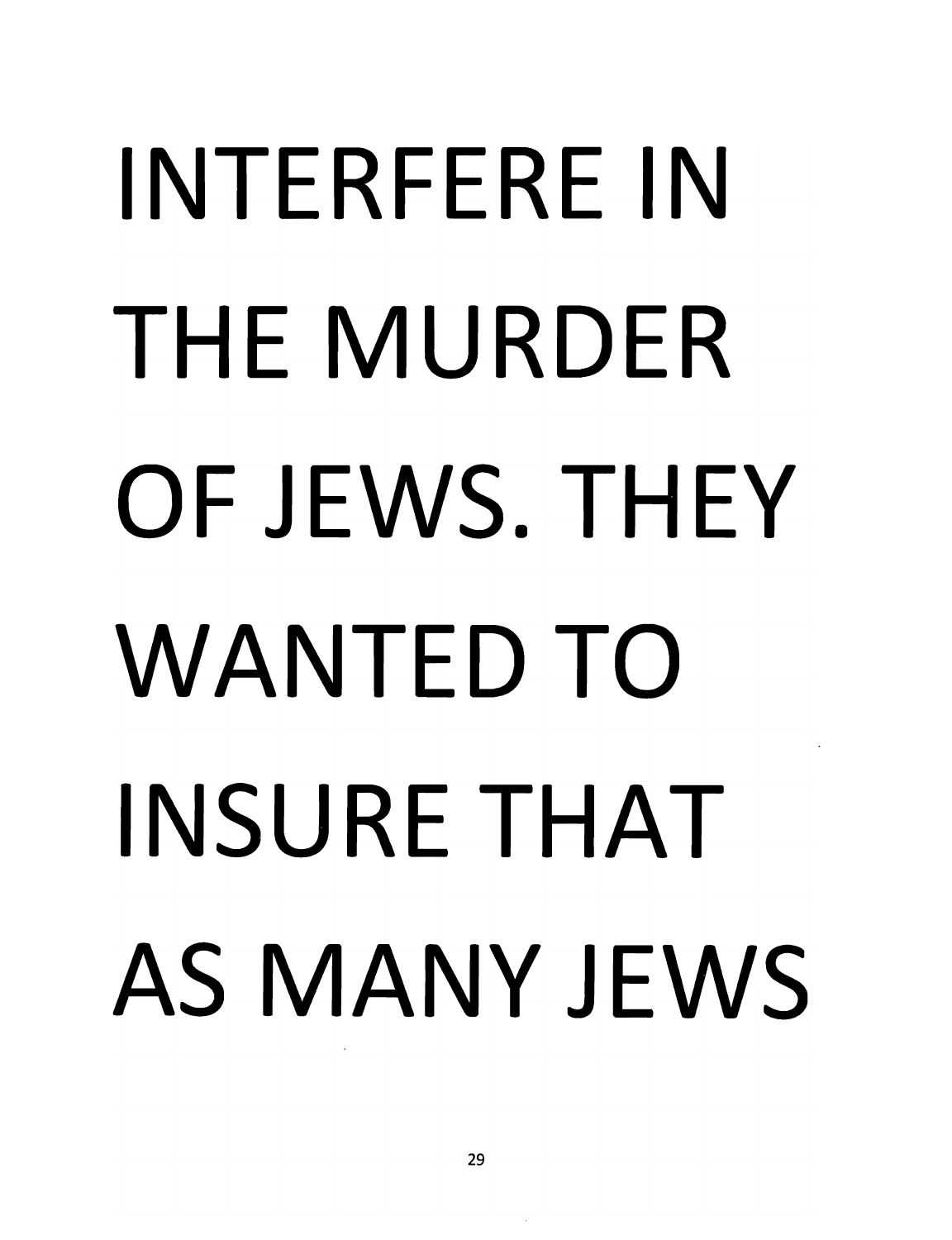#### AS POSSIBLE GET KILLED. NOW THAT THE EUROPEAN TRASH HAS UNMASKED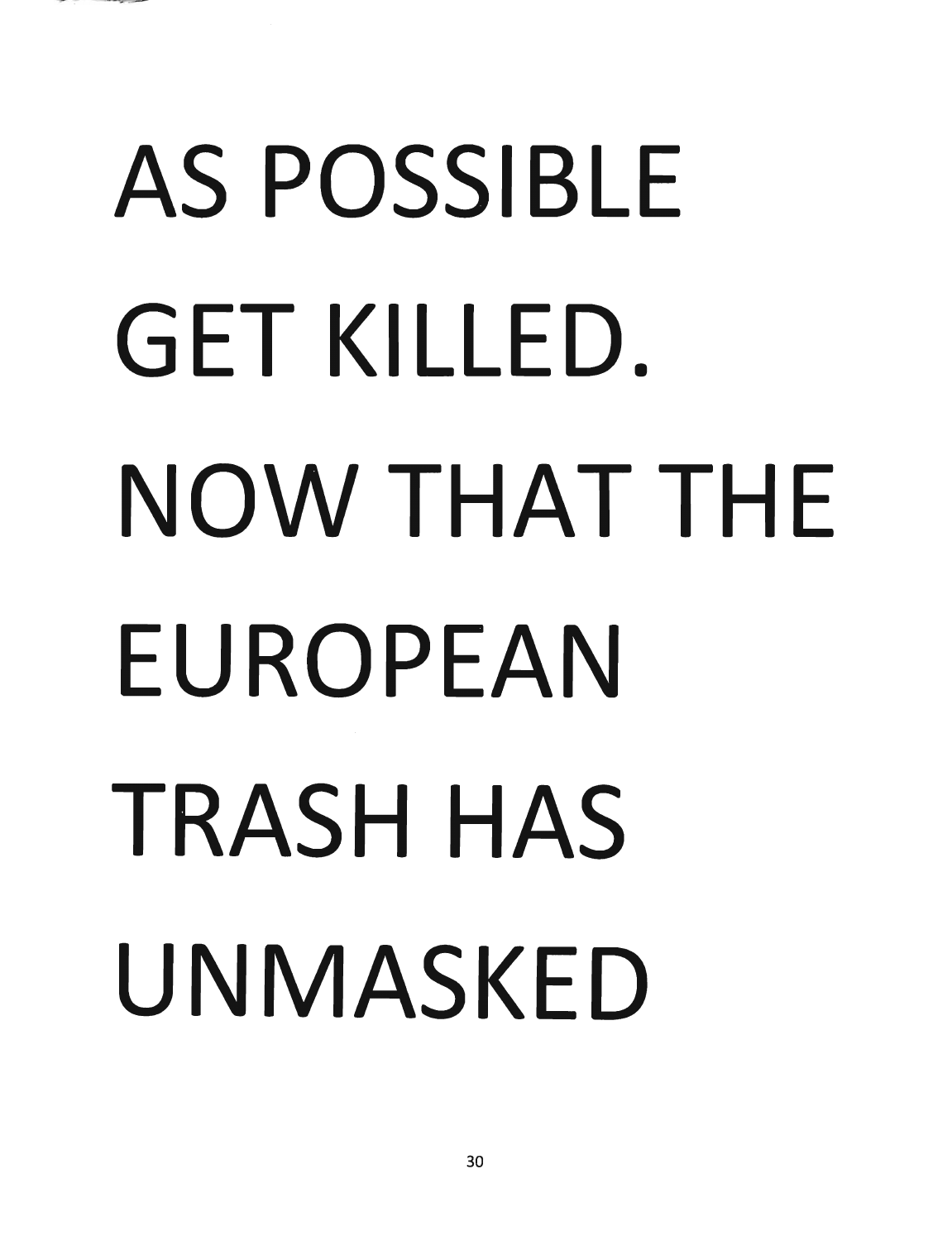#### HIMSELF AND REVEALED THAT HE IS NOTHING ELSE THAN TRASH LET THE JEWISH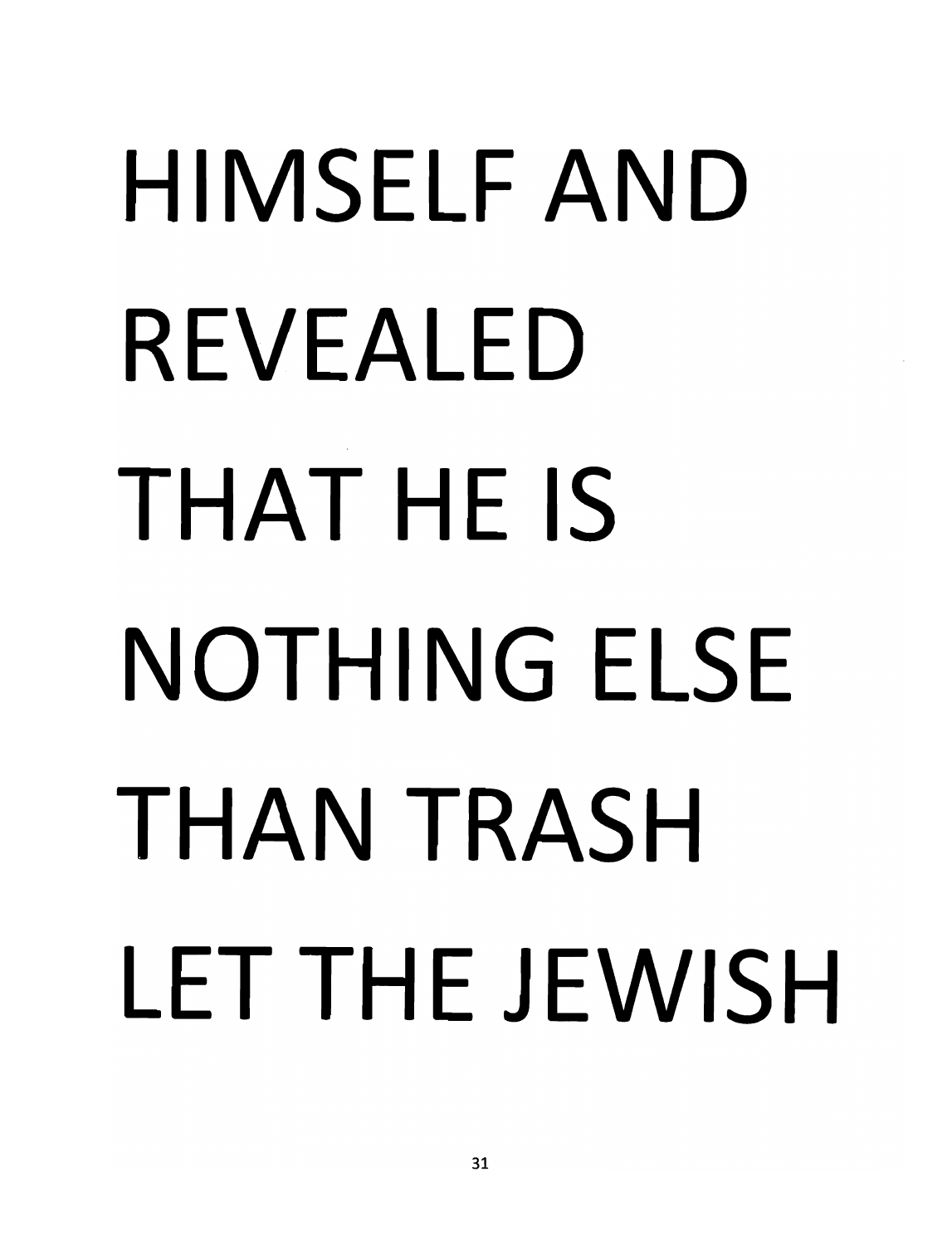#### **STATE ARREST ALL SYMPATHIZERS OFTHE MUSLIM BROTHERHOOD**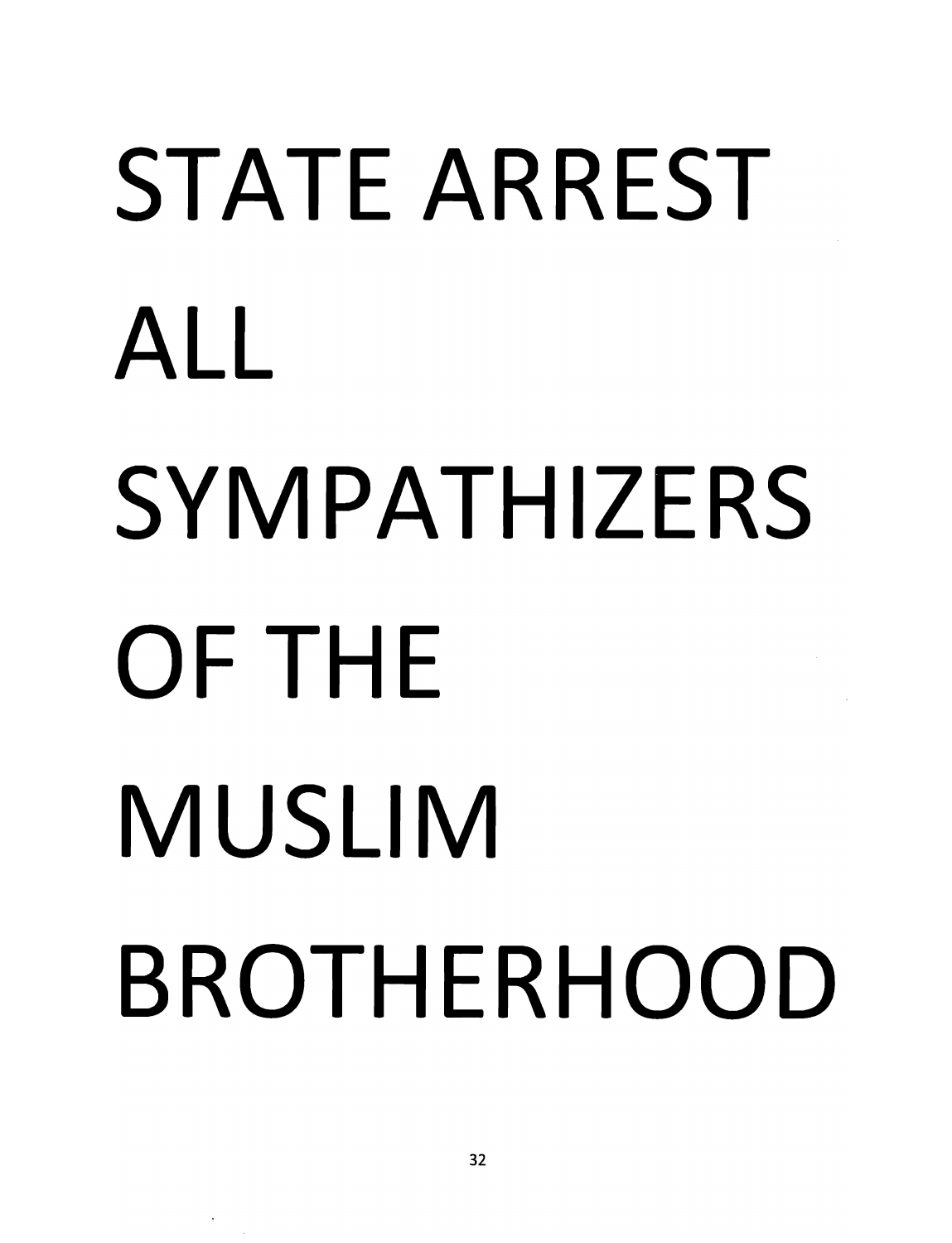#### AND SHIP THEM TO SYRIA. FROM THERE THEY WILL MAKE THEIR WAY TO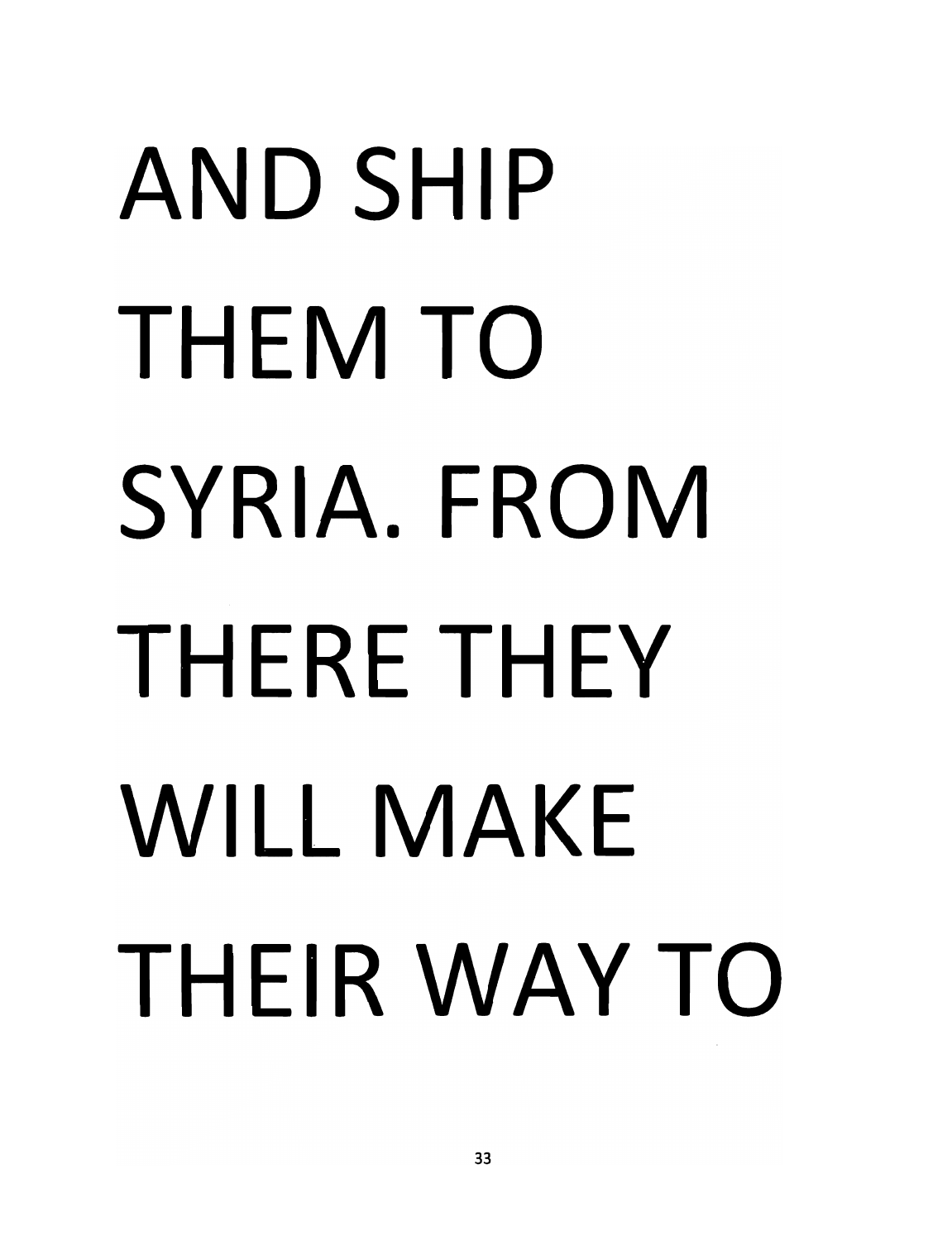#### EUROPE. THEY WILL THEN SHOW THEIR GRATITUDE TO THE EUROPEAN TRASH BY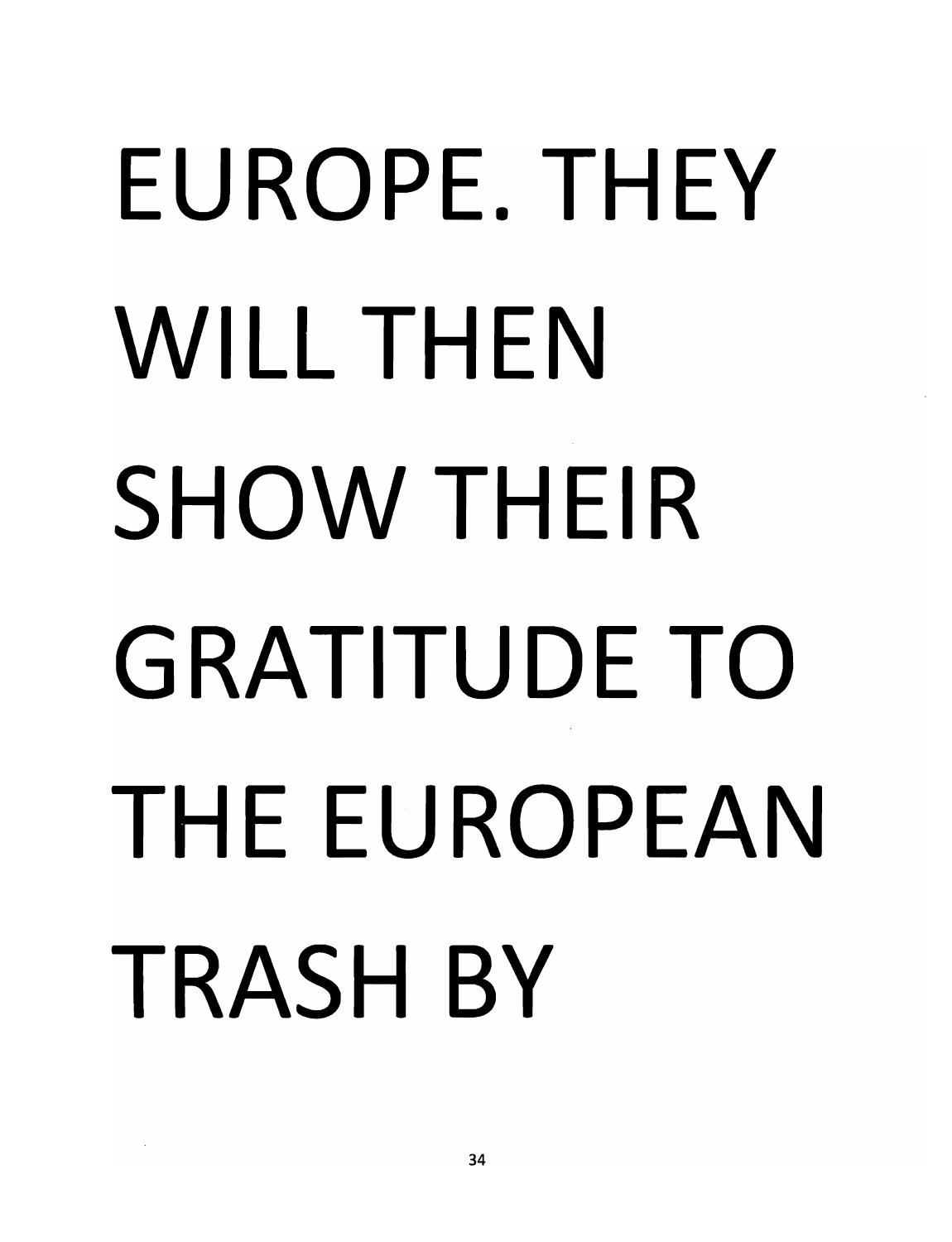# MURDERING AS MANY EUROPEANS AS **POSSIBLE.**  NOW **IS** THE TIME TO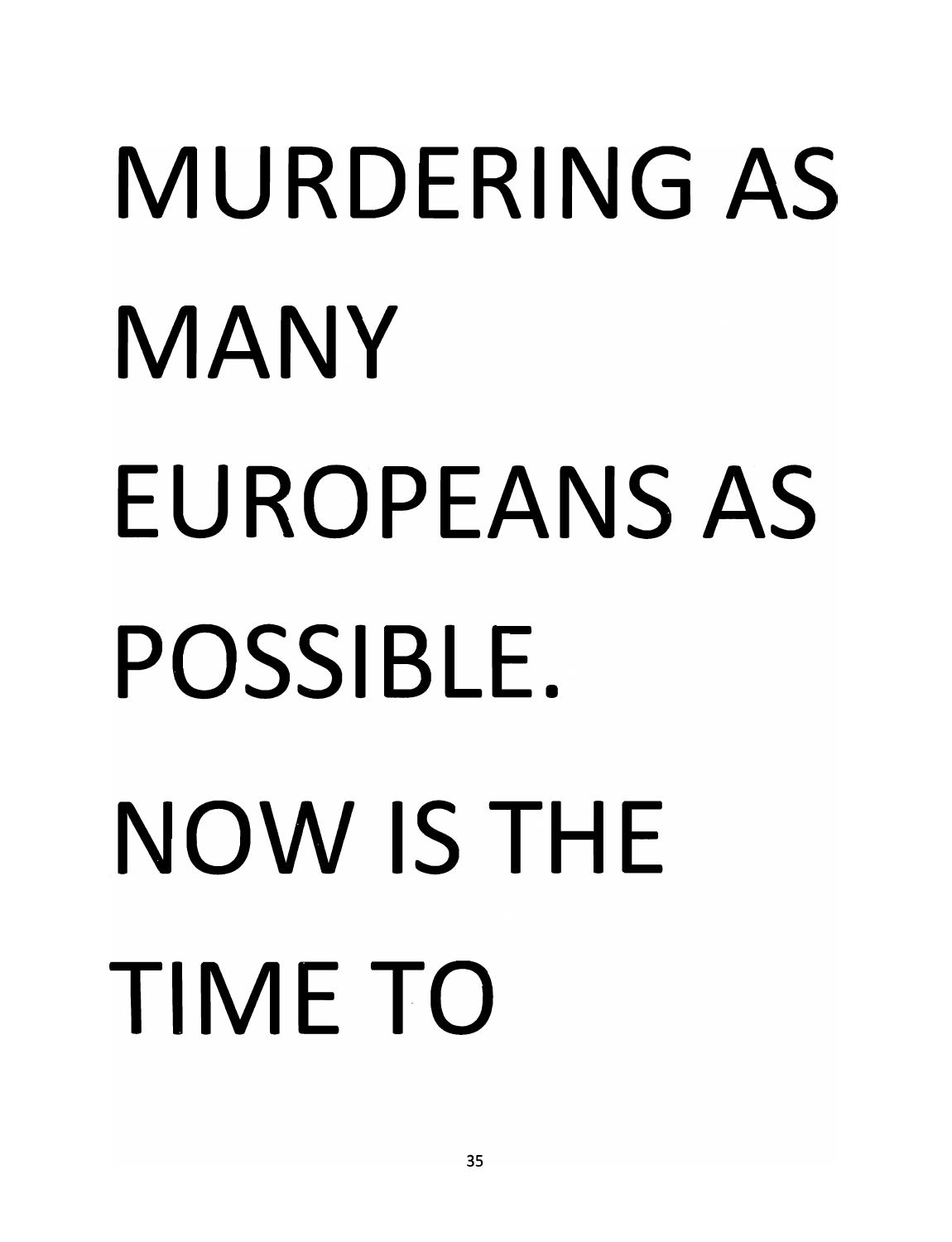#### ANNEX **AREAS**  C B **A IN HISTORICAL ISRAEL.**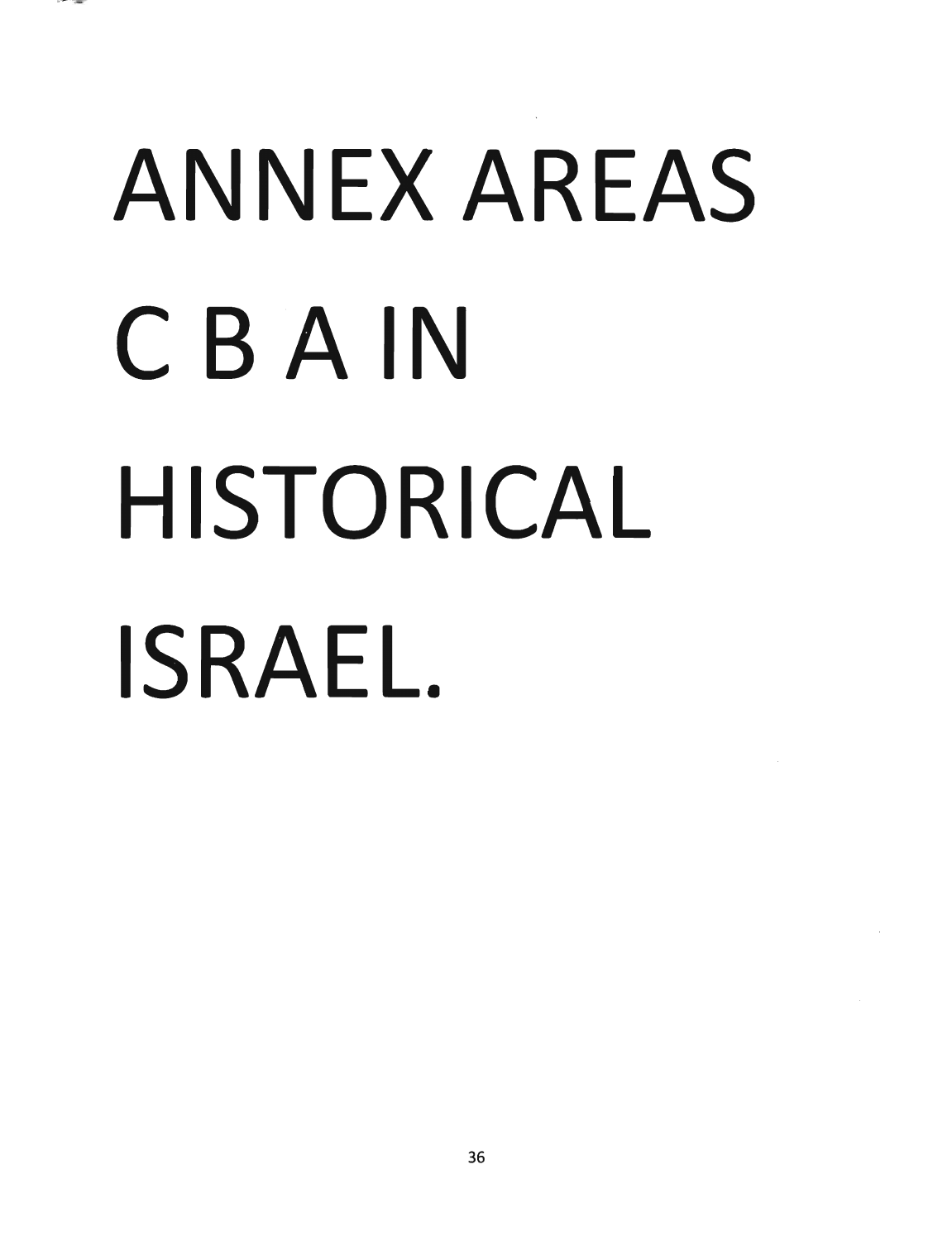## I UT F LL PALESTINIAN AUTHORITY. THE HELL WITH THE EUROPEAN TRASH WE DO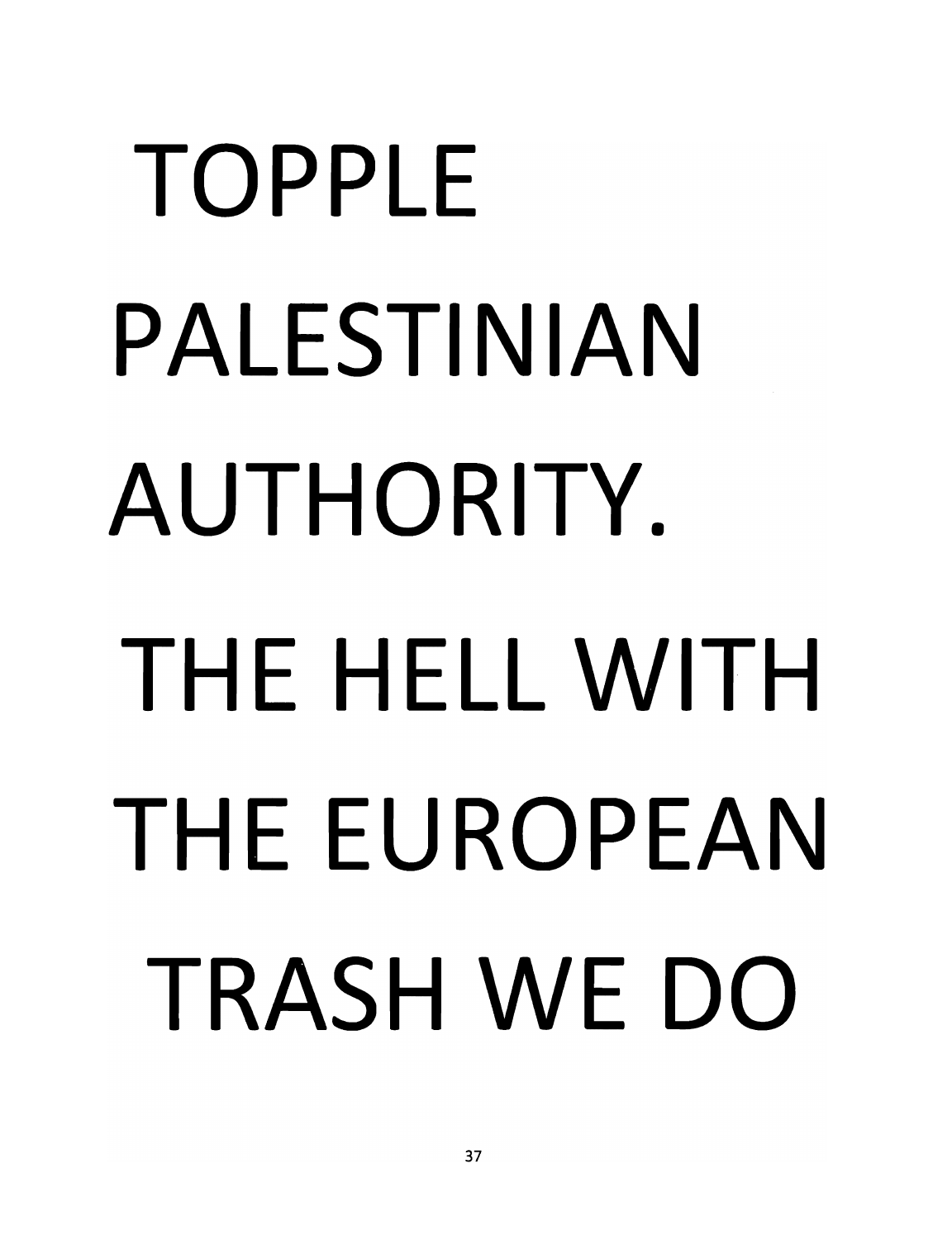### NOT RECOGNIZE THEM FOR US THEY ARE TRASH. THE EUROPEANS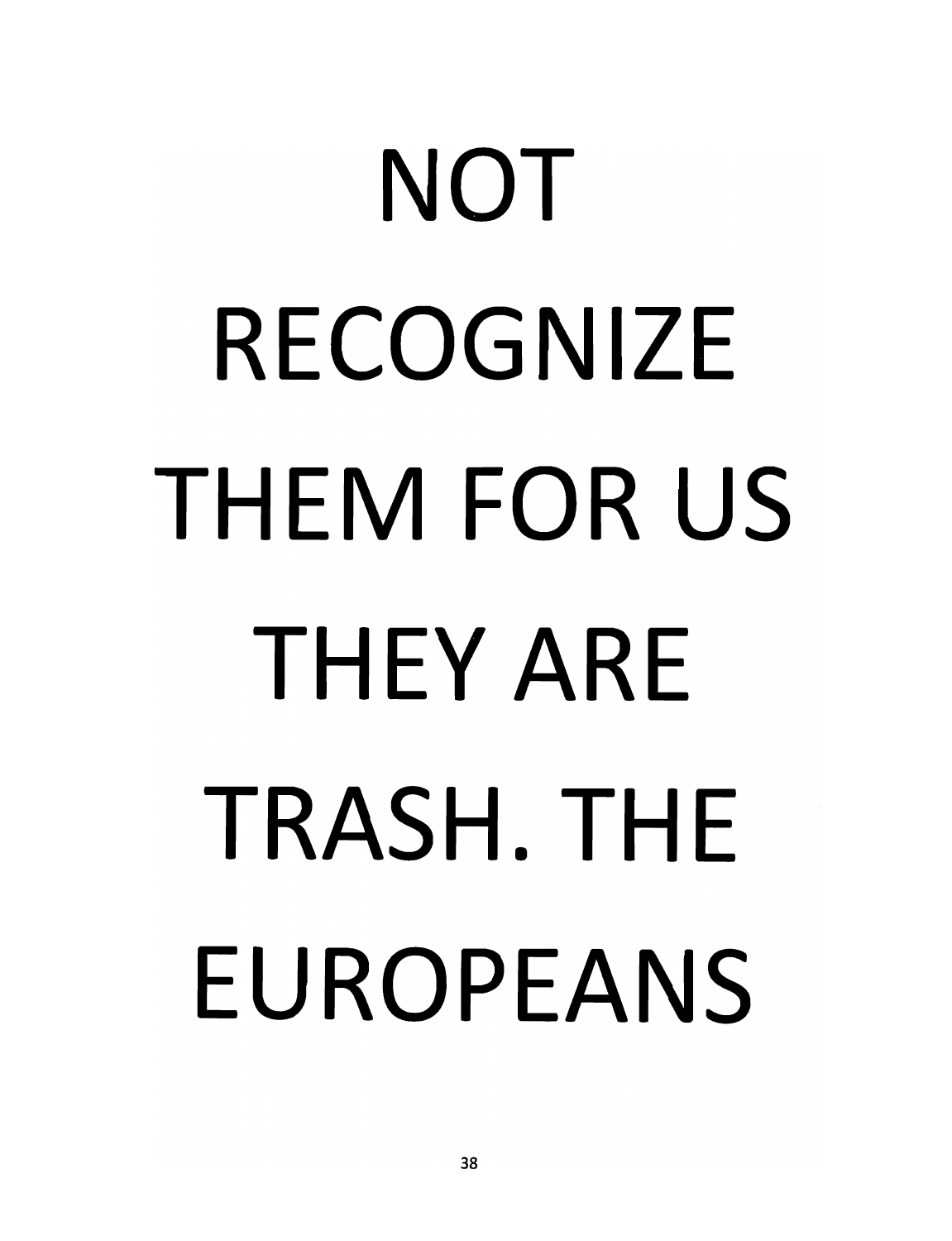#### **HAVE ALREADY** UNMASKED THEMSELVES. THEY ARF LISTING ISRAFI I PRODUCTS TO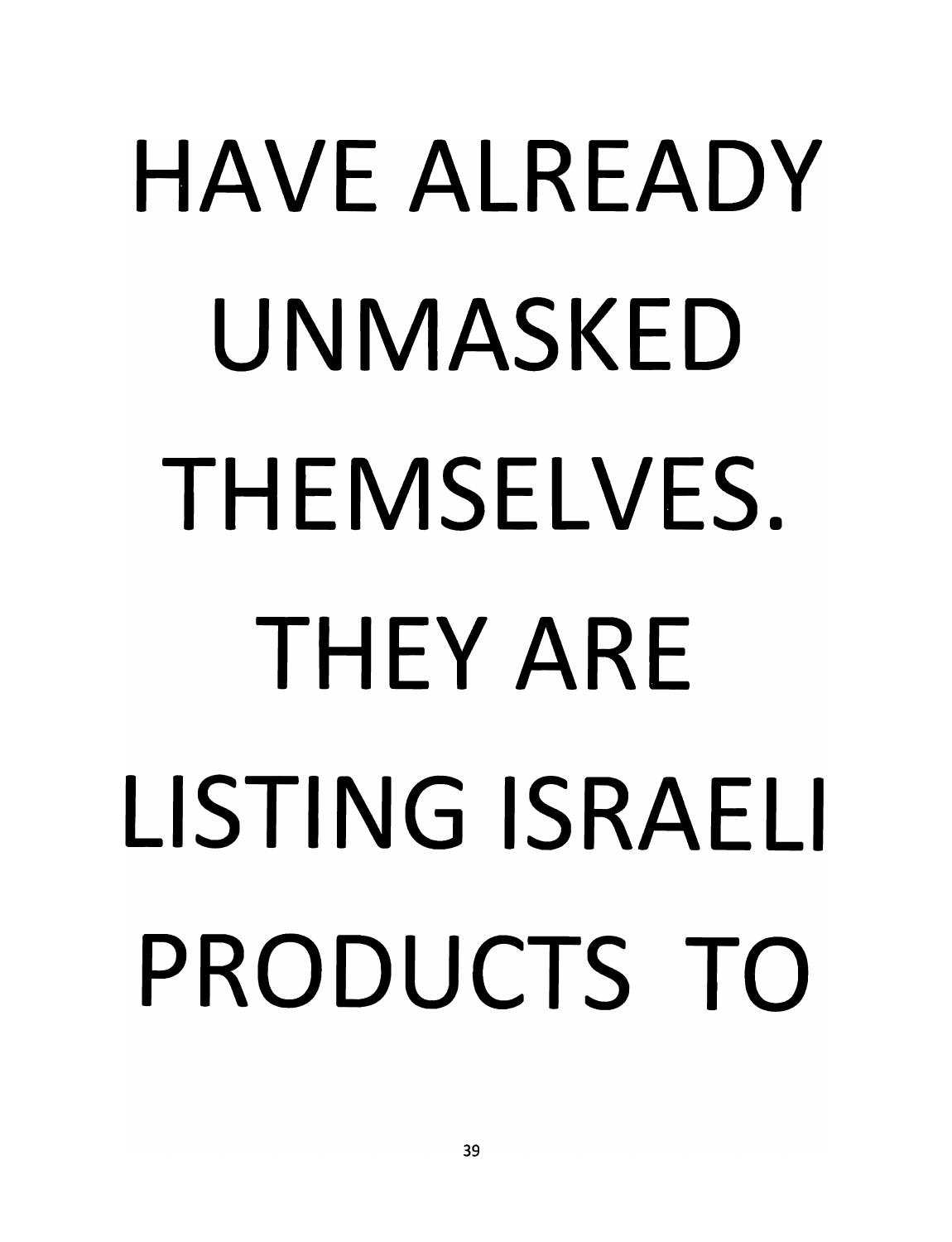#### STRANGEL TRHE JEWS AND IN THAT WAY ASSIST AND ARE ACCESSORIES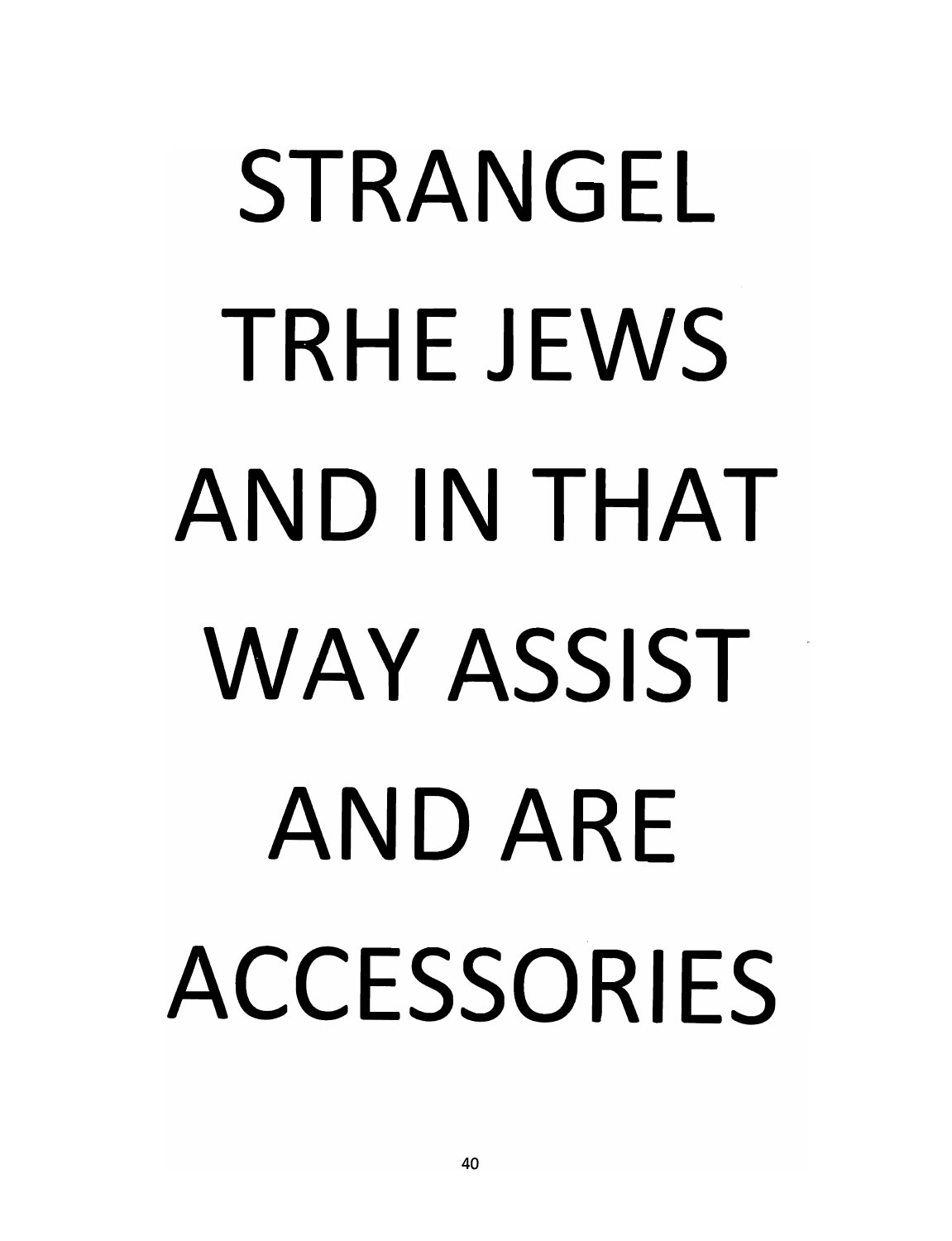#### TO THE KILLERS OF JEWS. THE EUROPEAN TRASH CAN NOT DO WORSE. LET US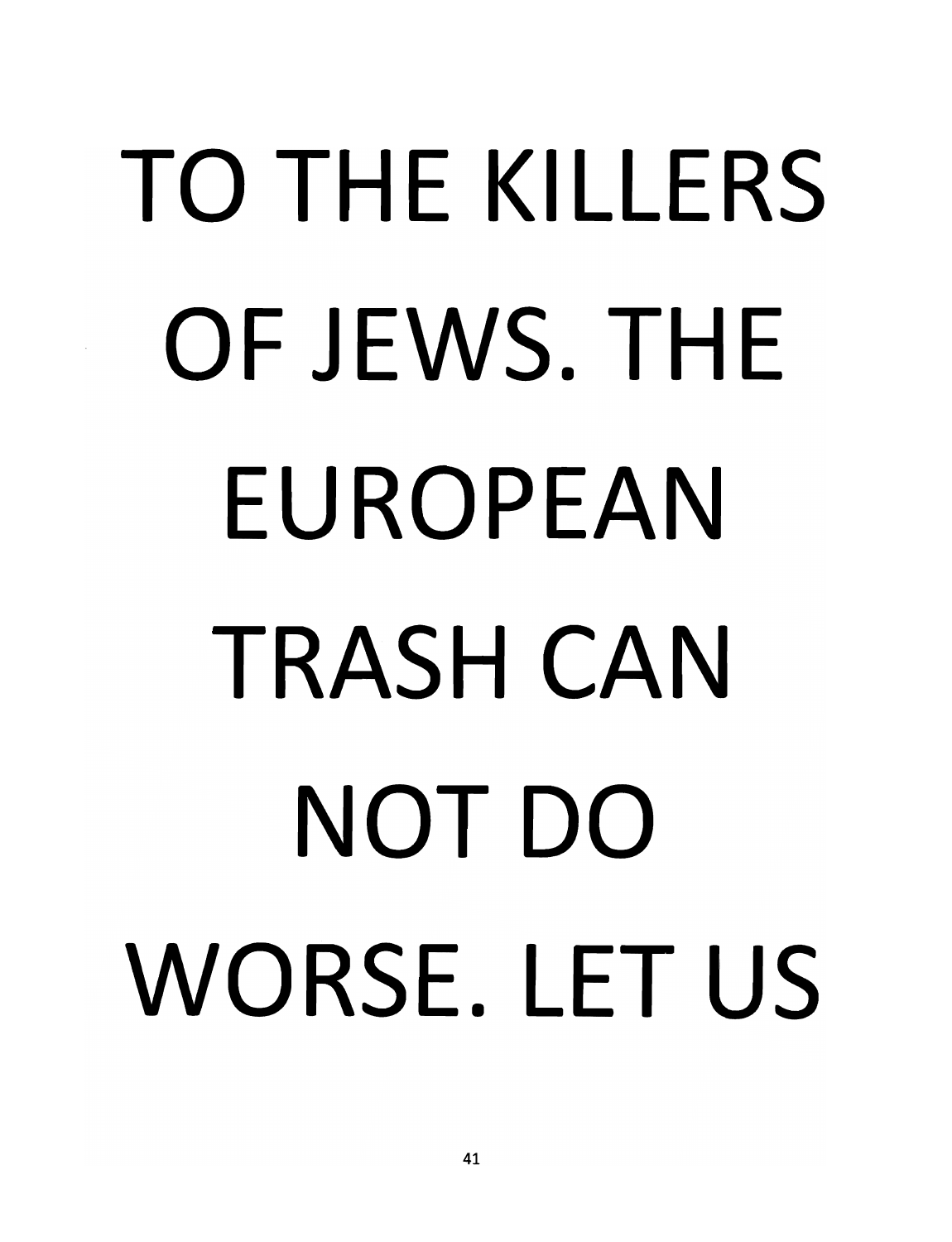#### ANNEX HISTORICAL ISRAEL NOW. WE DO NOT NEED THEIR HASKOMO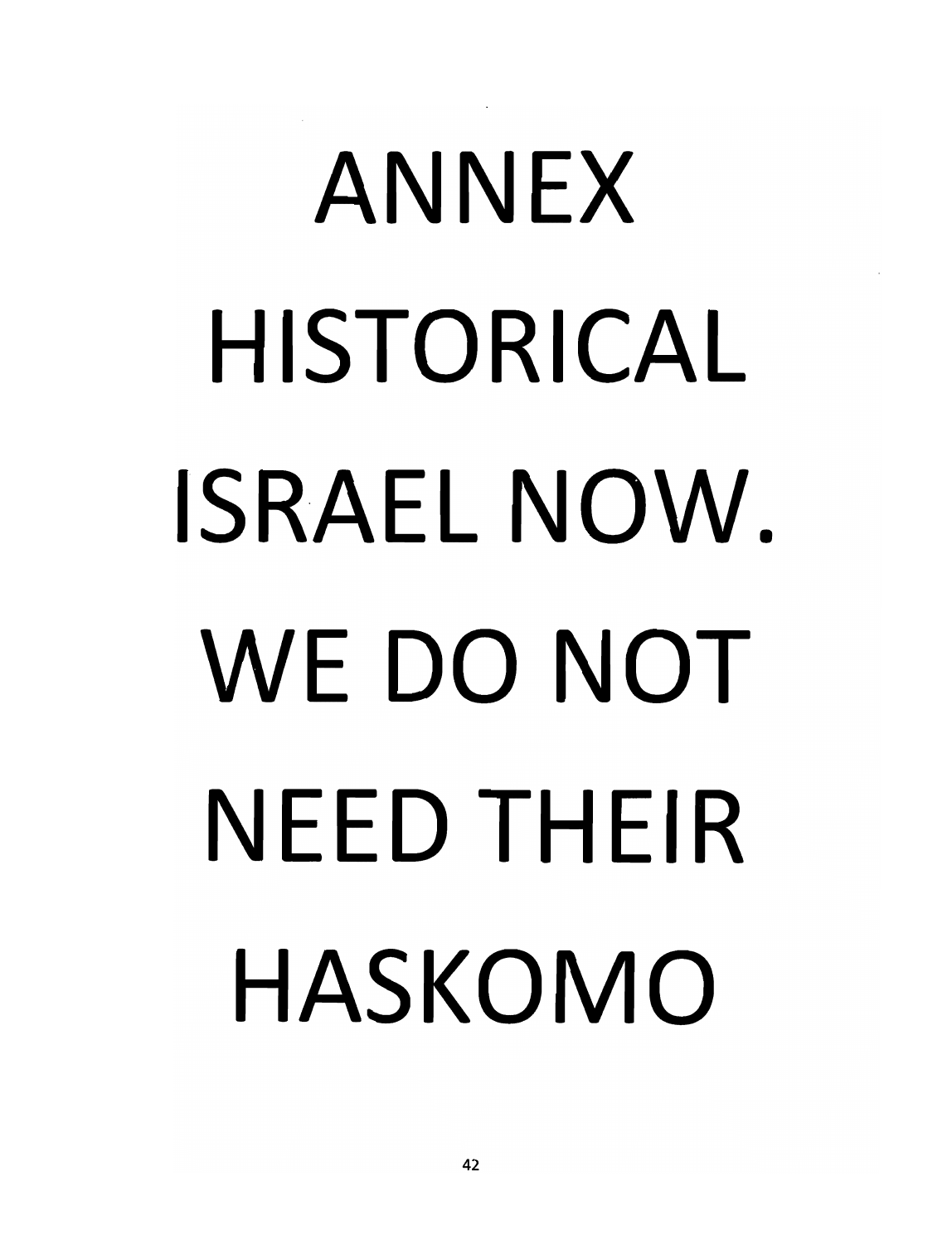#### **THEIR APPROBATION THEIR RECOGNITION IS** NOT **NECEASSARY**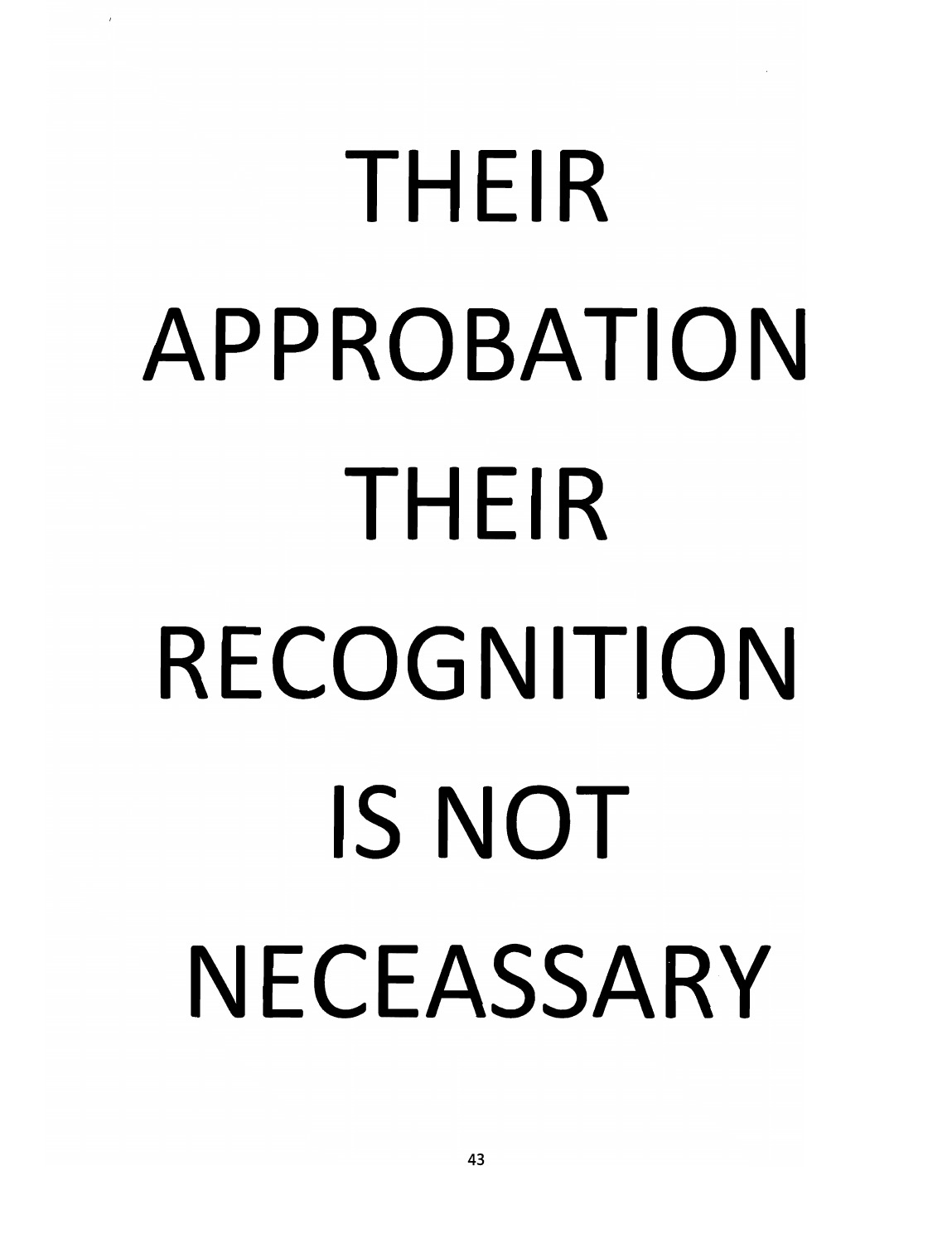#### JEWS FOR 2000 YEARS HAVE EXISTED WITHOUT THE RECOGNITION OF EUROPEAN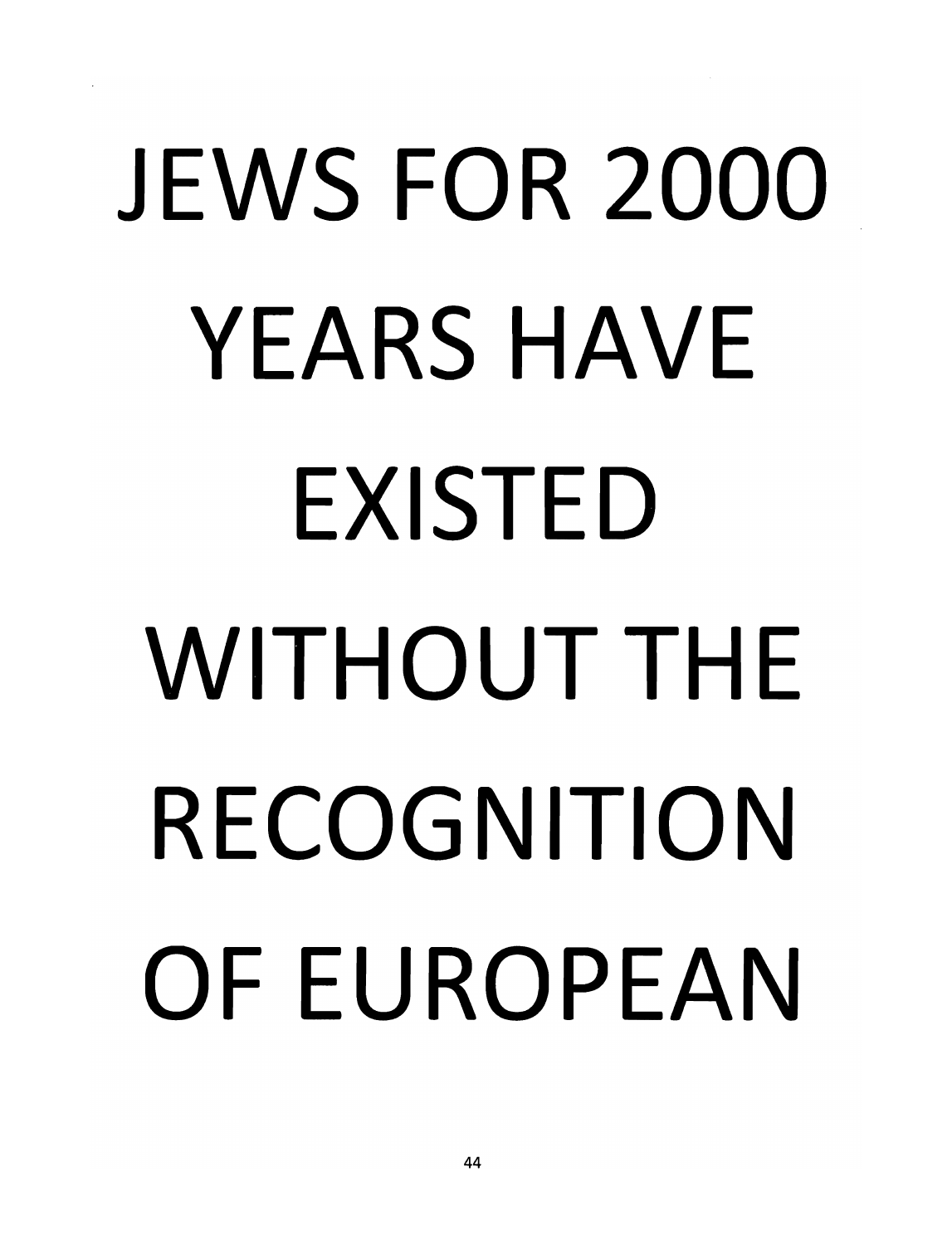#### TRASH THIS TRASH HAS MURDERED BILLIONS OF NON JEWS OVER THE LAST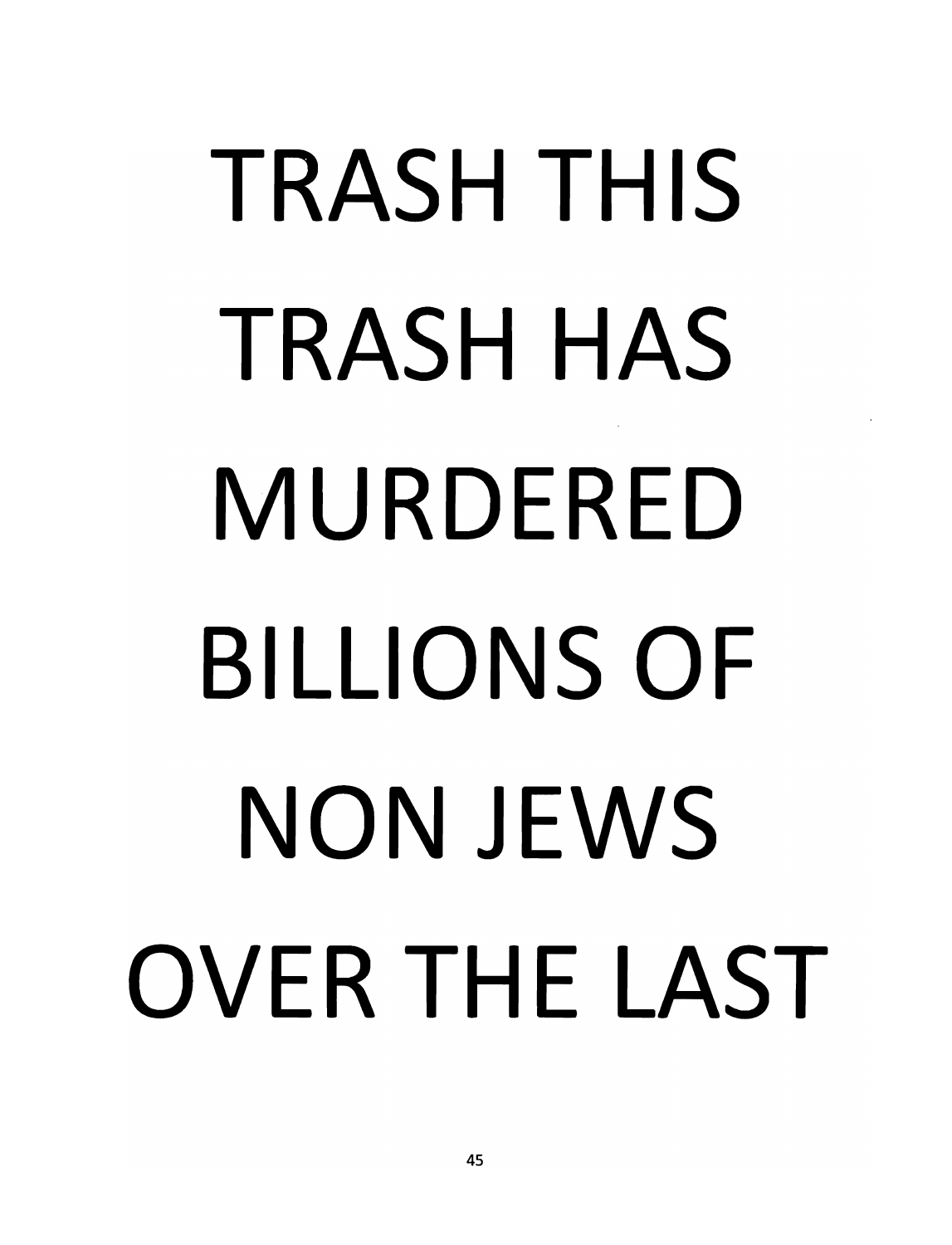#### 2000 YEARS. THE NEW GENERATION HAS THE SAME DNA AS THEIR ANCESTORS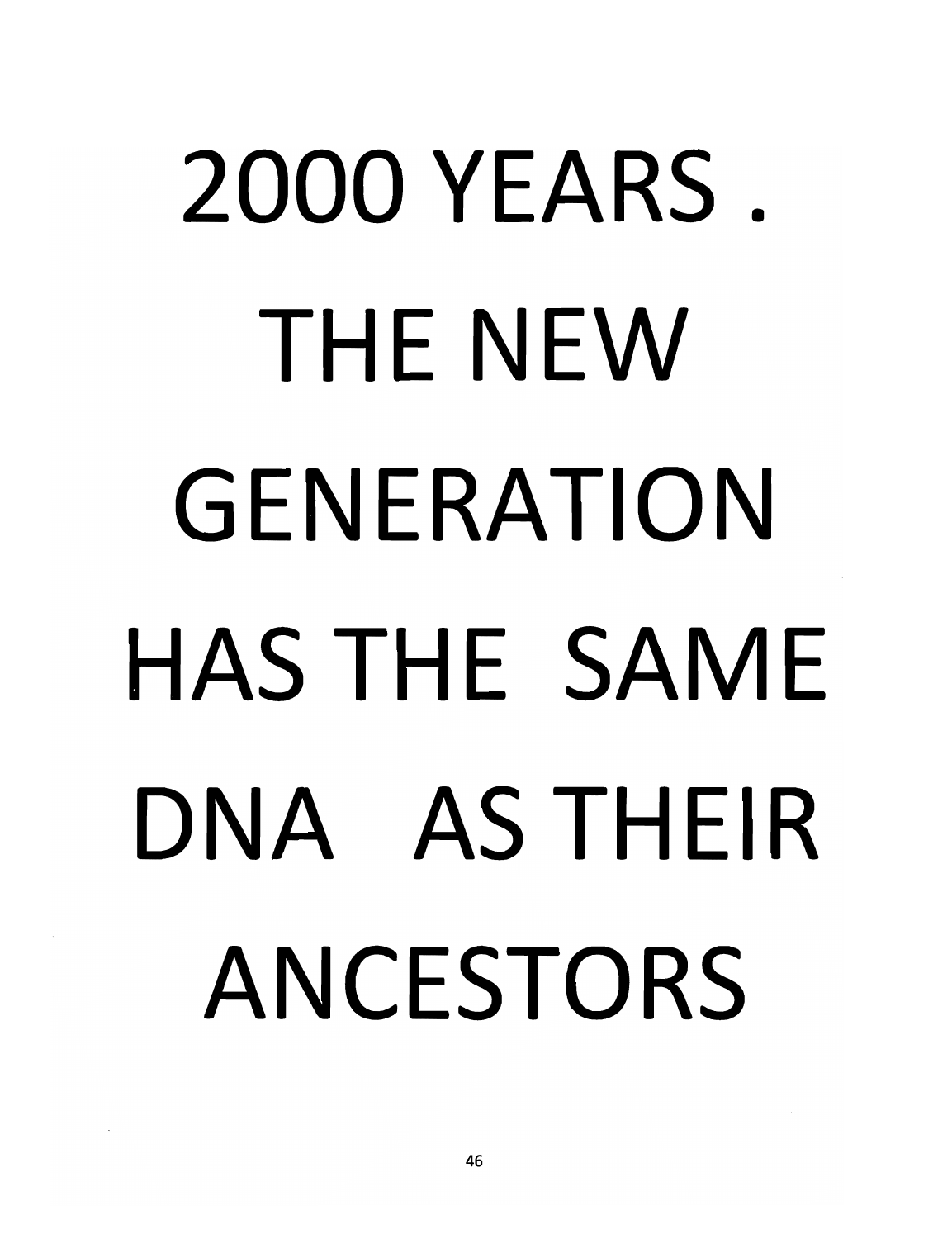#### FOREBEARERS. IFT THE ARABS FROM ISRAEL THAT ISRAEL WILL SHIP TO SYRIA FROM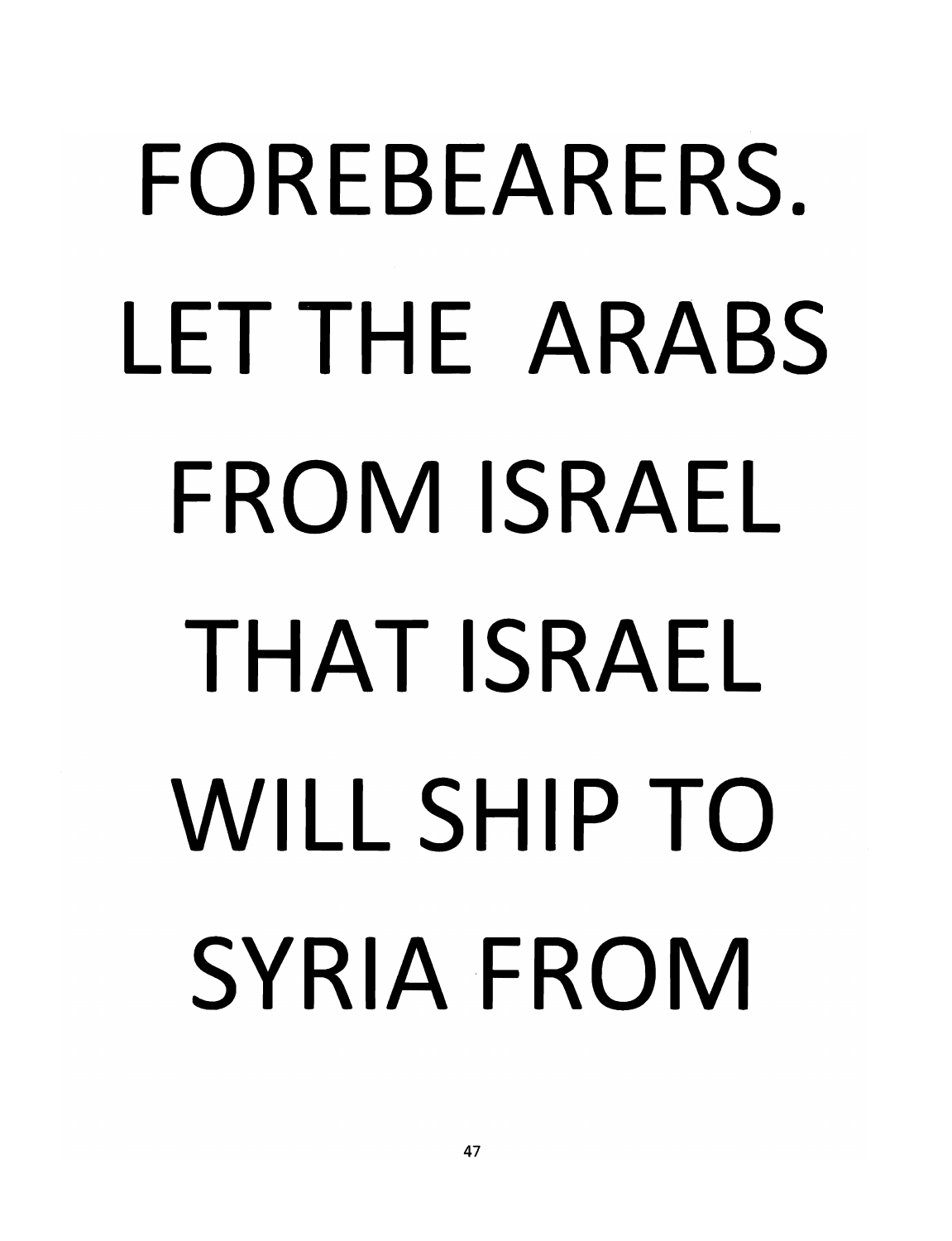#### THERE THEY WILL MAKE THEIR WAY TO THE HOMELAND OF TRASH WILL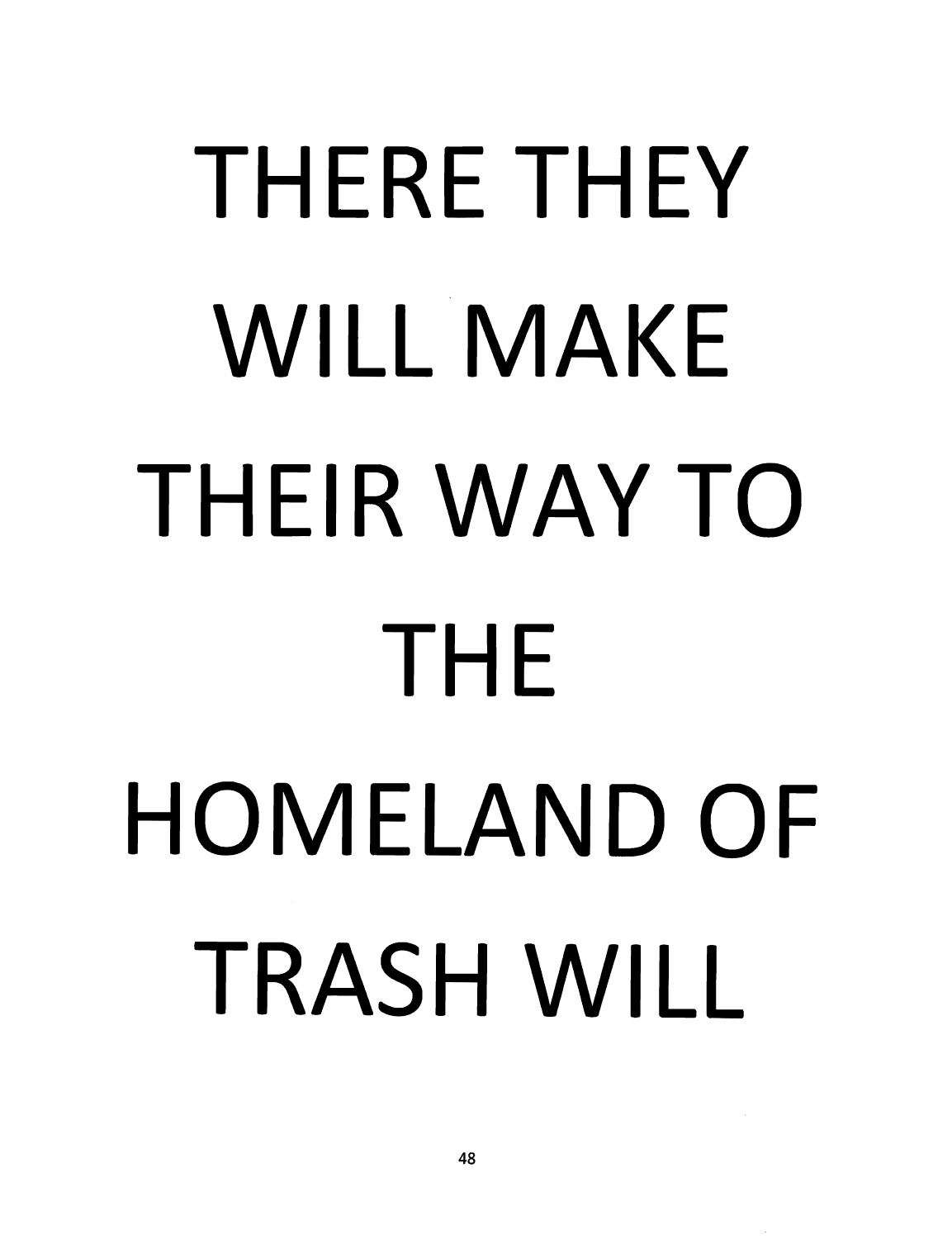#### **KILL** TRASH. THEYT ARE NOT HUMANS BUT TRASH.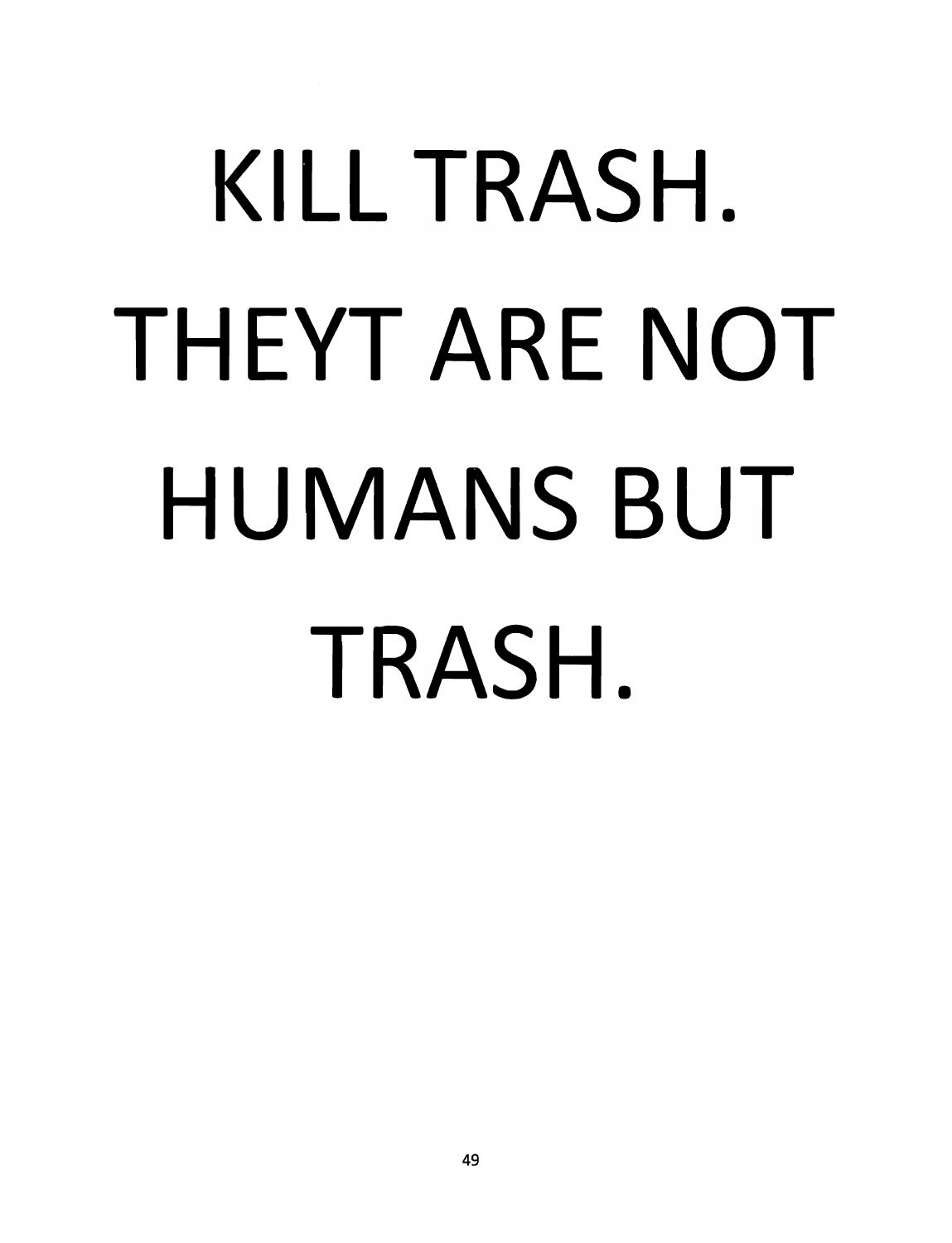#### THE FRIENDS OF THE JEWS WILL UNDERSTAND; IT NOT AGREE THE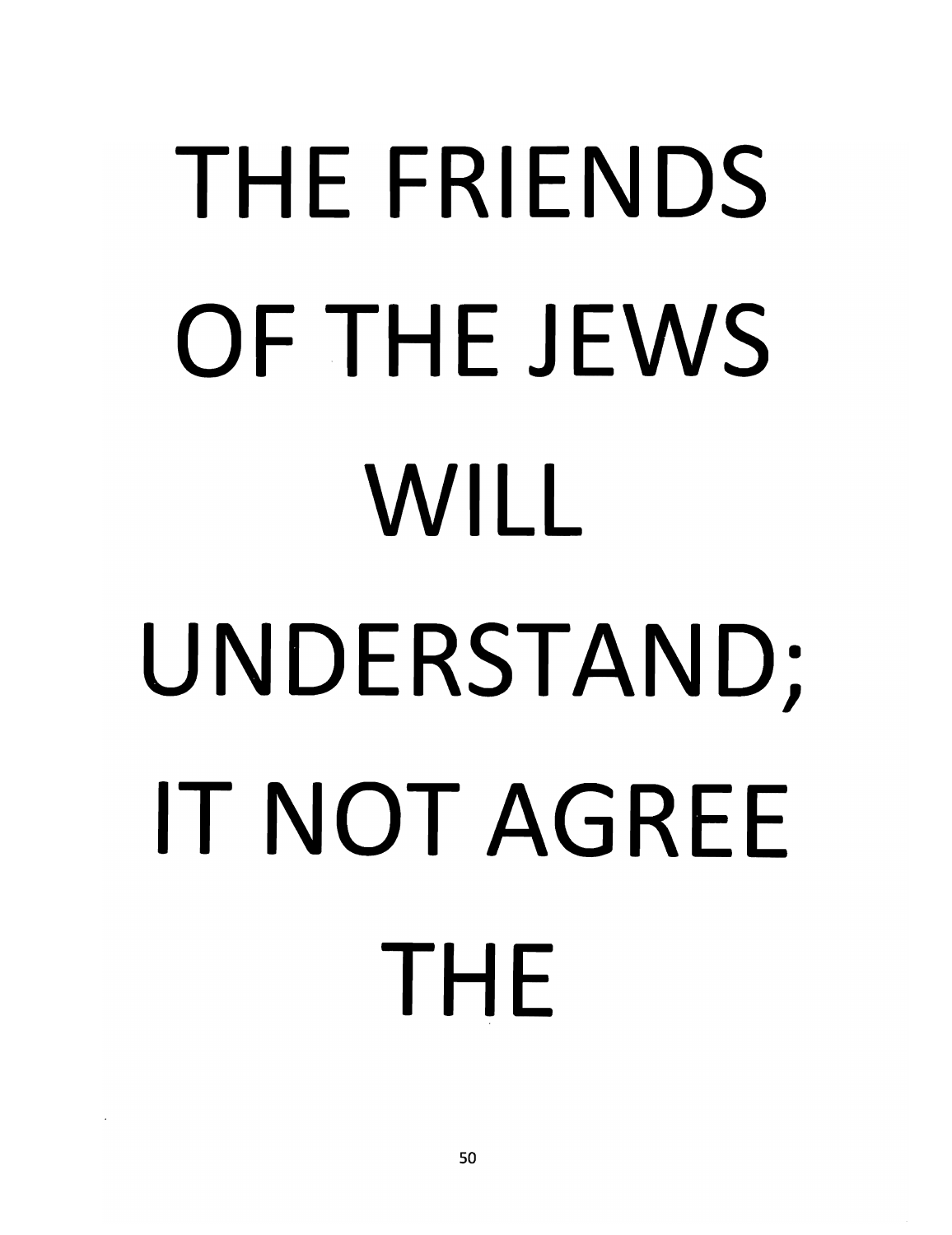#### HISTORICAL DECLARATION OF THE **JEWS**  THAT HISTORICAL **ISRAEL**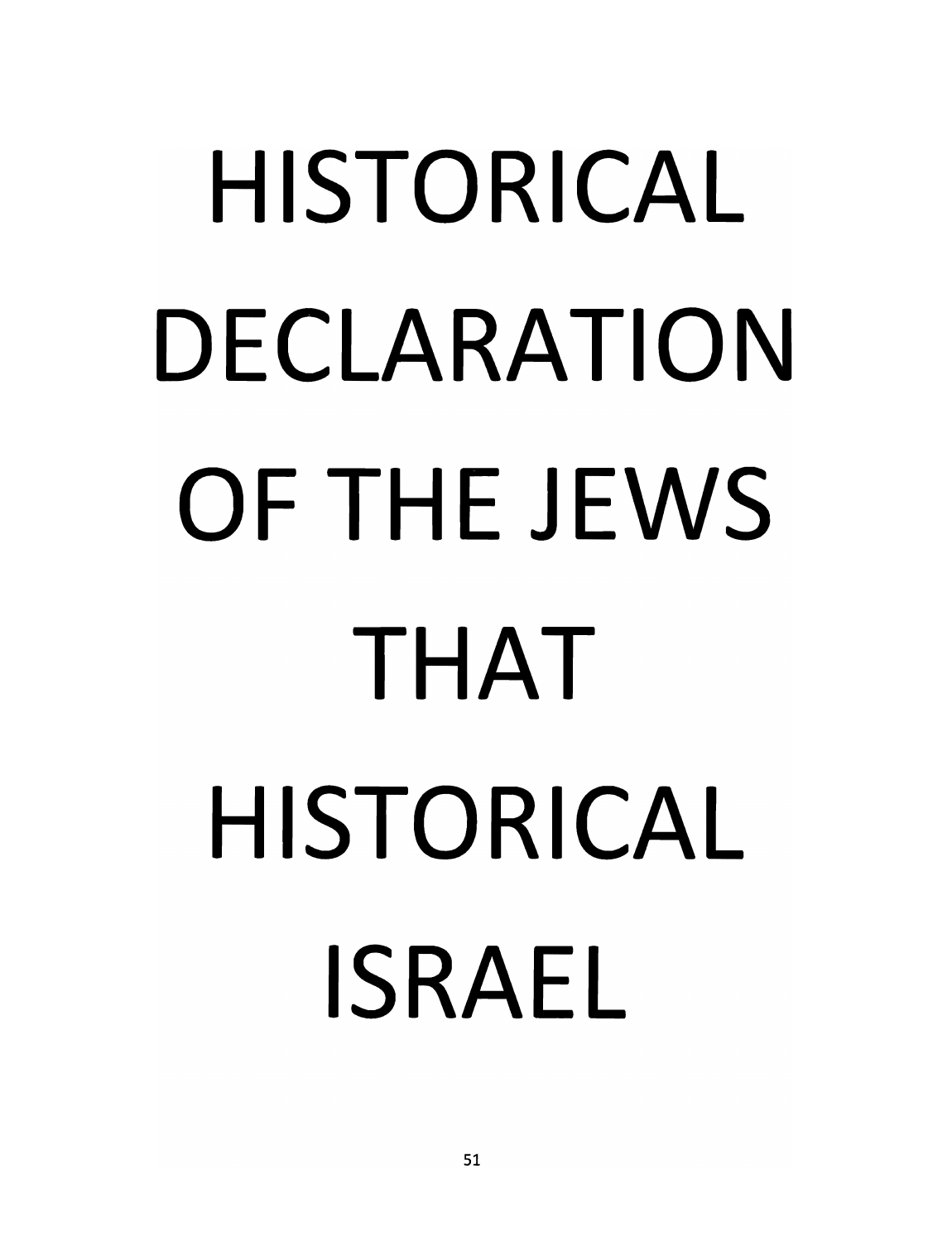#### **BELONGS TO THE JEWS BY DIVINE BIBLICAL DECREE** AND COMMAND.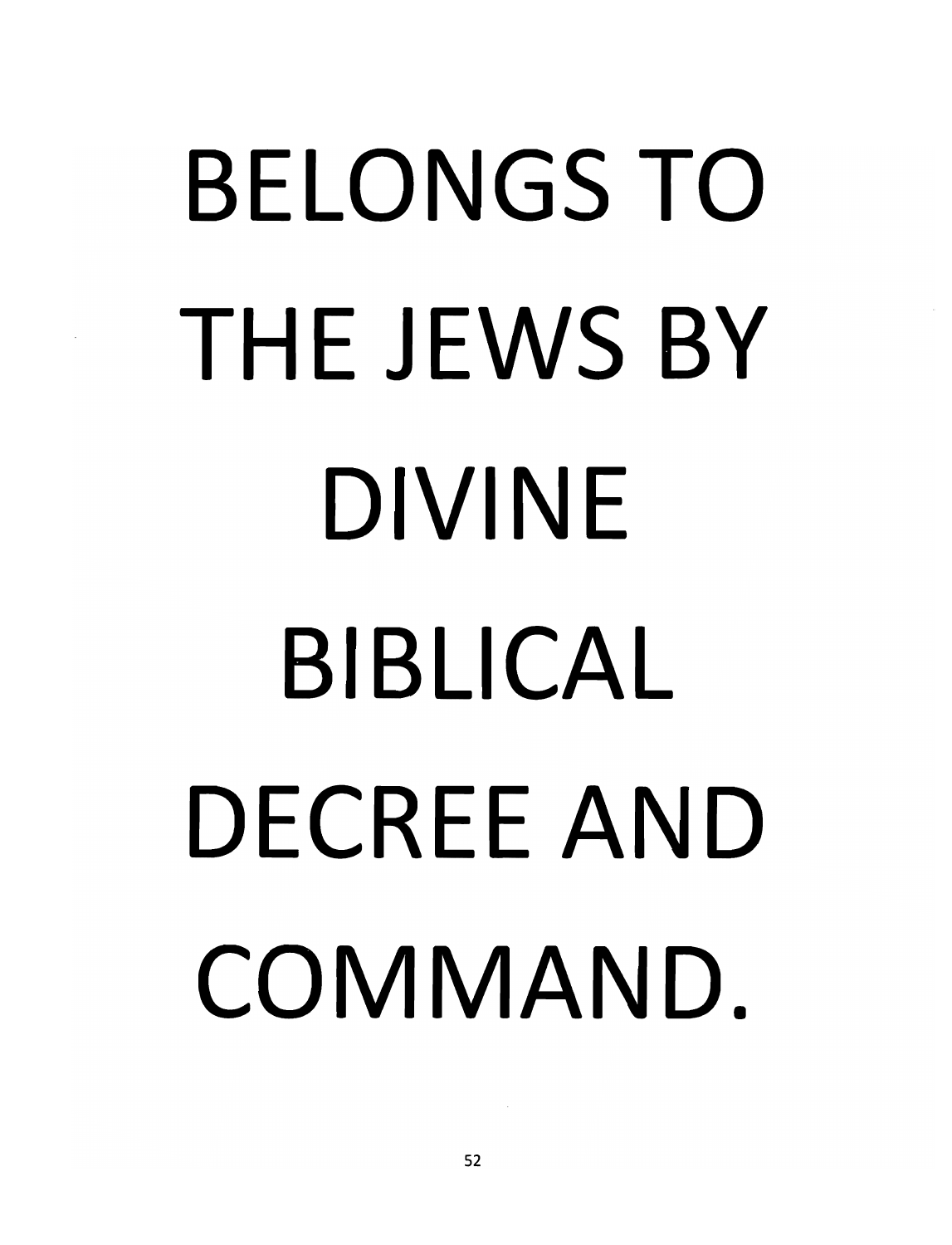#### SEE BIBLE. HUNDREDS OF MILLIONS OF CHRISTIANS AGREE AND BELIEVE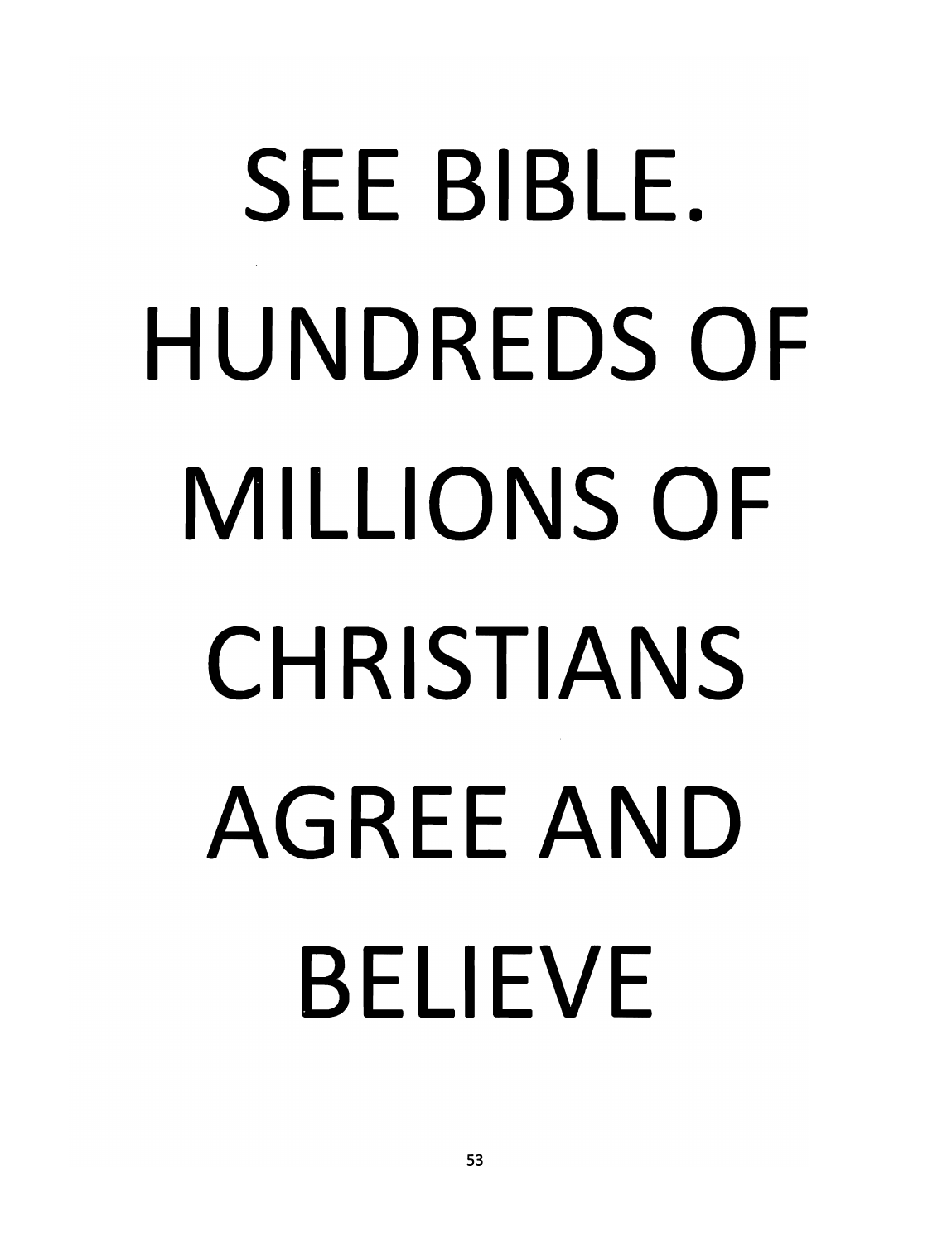# ISRAEL **IS** FOR THE JEWS. DO IT ANNEX YEHUDAH SHOMRON NOW TODAY.